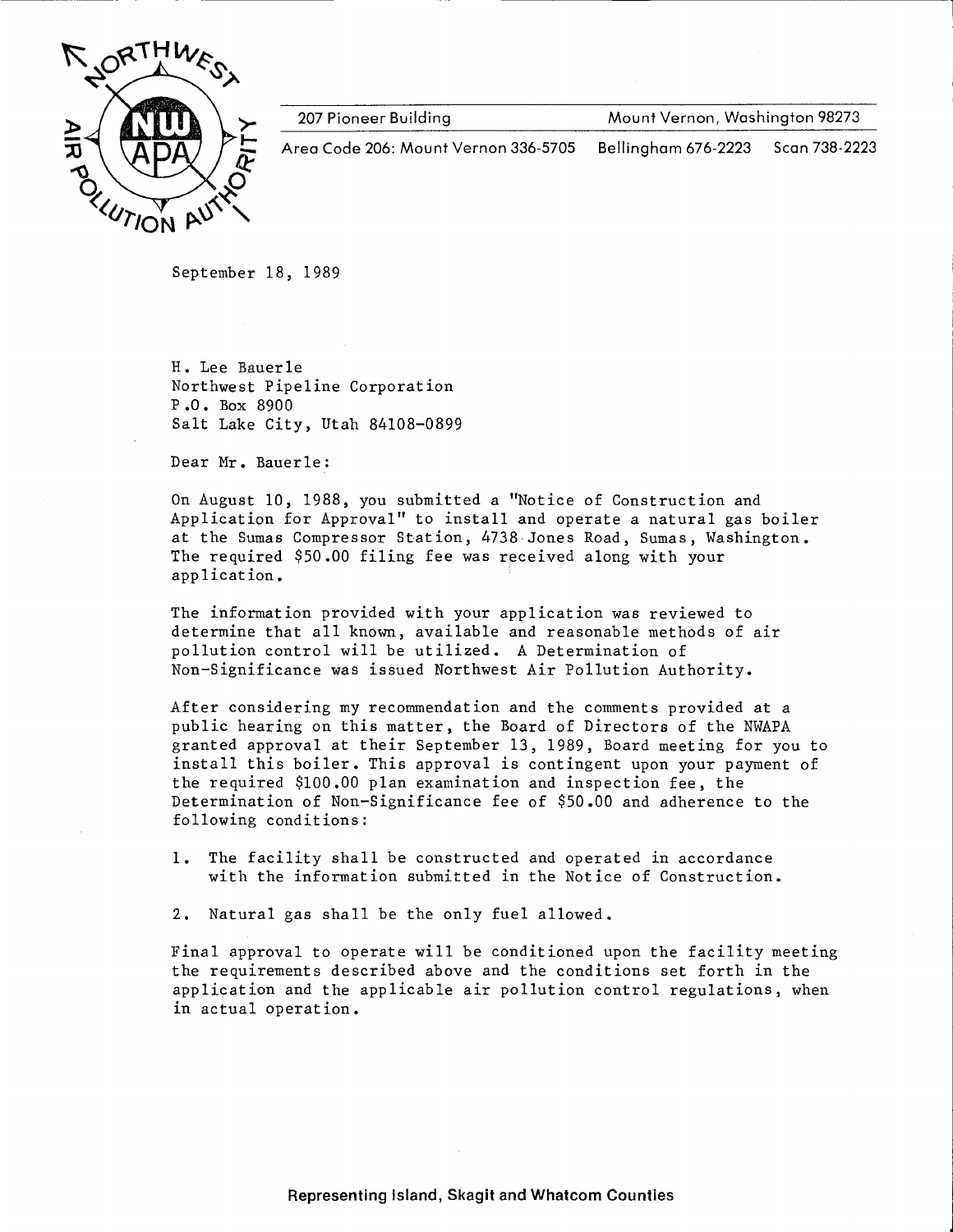Northwest Pipeline Corporation September 18, 1989 Page 2

Please notify me, in writing, when the construction is complete and provide the expected date that you propose to begin operating the facility. An on-site inspection may be required before startup and again after the process has operated for a period of time. A "Certificate of Approval to Operate" will be issued after we determine that the process was installed in accordance with the plans and specifications submitted with the application and can operate in compliance with the Regulations of this Authority and the conditions of approval.

Please call me if you have questions about the Board's approval of this project. A statement is enclosed for the plan examination and inspection fee, the legal publication costs and Declaration of Non-Significance in the amount of \$205.30.

Sincerely,

Terryl L. Nyman Air Pollution Control Officer

TLN:sd

Enclosure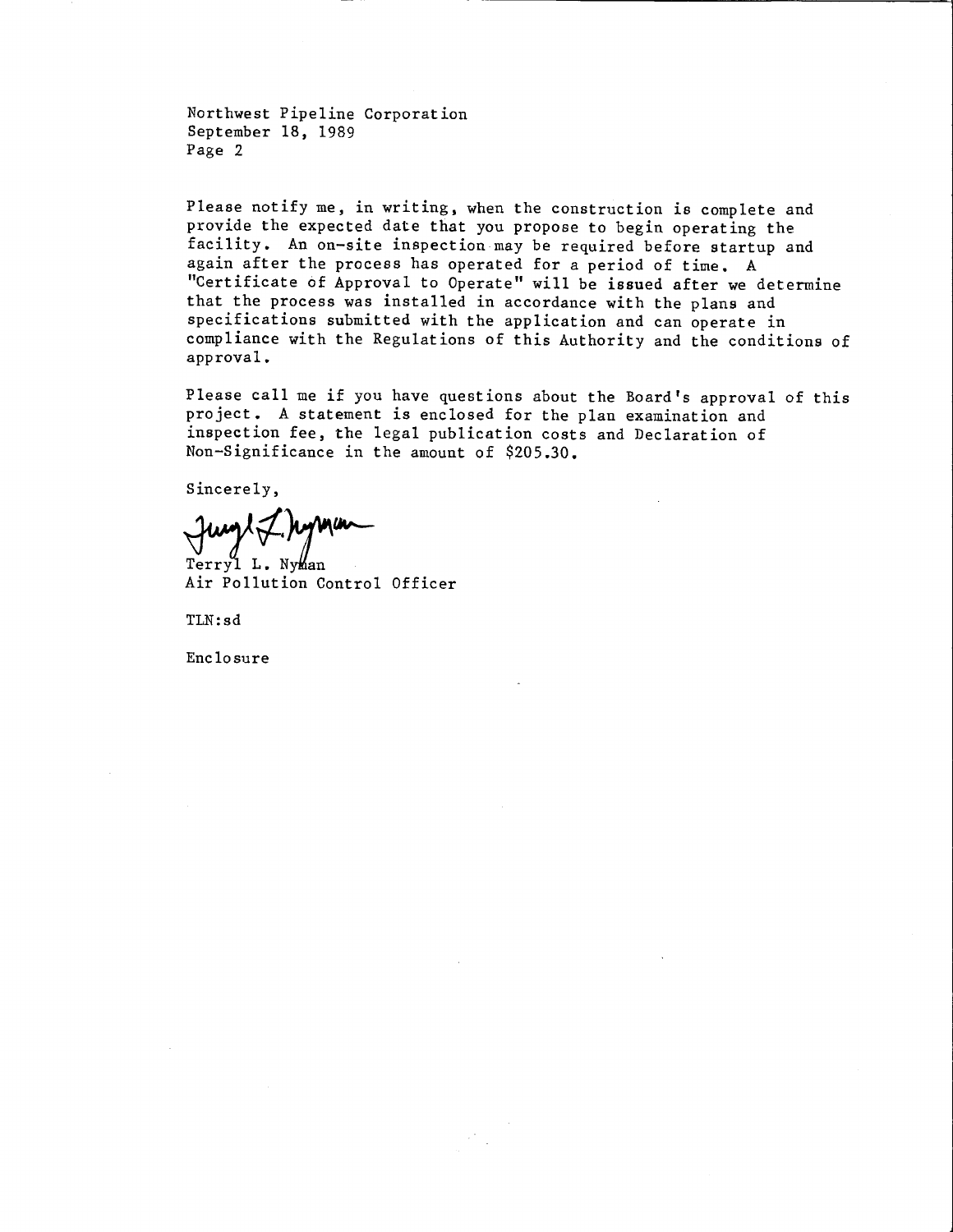

302 Pine Street, #207 Mount Vernon, WA 98273-3852 Tel: 206-428-1617 / Fax: 206-428-1620

October 21, 1992

Representing Island, Skagit and Whatcom Counties

Revision: January 2, 1996

**James Smith** Manager, Safety and Environmental Health Northwest Pipeline Corporation PO Box 58900 Salt Lake City, UT 84158-0900

## ORDER OF APPROVAL TO CONSTRUCT #403

Dear Mr. Smith:

On September 18, 1992 Northwest Pipeline Corporation submitted a "Notice of Construction and Application for Approval" to construct and operate a 390 kilowatt standby emergency generator and a 2.5 MMbtu/hr gas-fired boiler at the existing Sumas compressor station.

The information was reviewed to determine that all known, available, and reasonable air pollution control measures would be employed. The project was reviewed subject to NWAPA regulation Section 302 and WAC 173-400-110. The NWAPA adopted the NEPA Northwest Pipeline Expansion Project Environmental Impact Statement on June 5, 1992.

Subsequently, the Northwest Pipeline Corporation submitted a request, dated December 19, 1995, to increase the permitted number of hours of standby emergency generator operation from 200 to 400 hours per year. The request states that the increase will allow better maintenance of the generator, as per manufacturer's recommendations.

You are hereby authorized to construct and operate the boiler and standby generator subject to the following conditions:

- The project shall be constructed and operated in accordance with the information 1. submitted with your application dated September 9, 1992, and the Request for Permit Modification dated December 19, 1995.
- Visible opacity from the gas-fired boiler or the standby generator exhaust shall not exceed  $2.$ 5 percent for more than 6 minutes in any one hour period as measured by EPA method 9.
- $3<sub>1</sub>$ An operation and maintenance plan shall be made available to operators.

4. The boiler and emergency generator shall burn only natural gas.

 $5<sub>1</sub>$ The standby emergency generator is limited to no more than 400 hours of operation per year.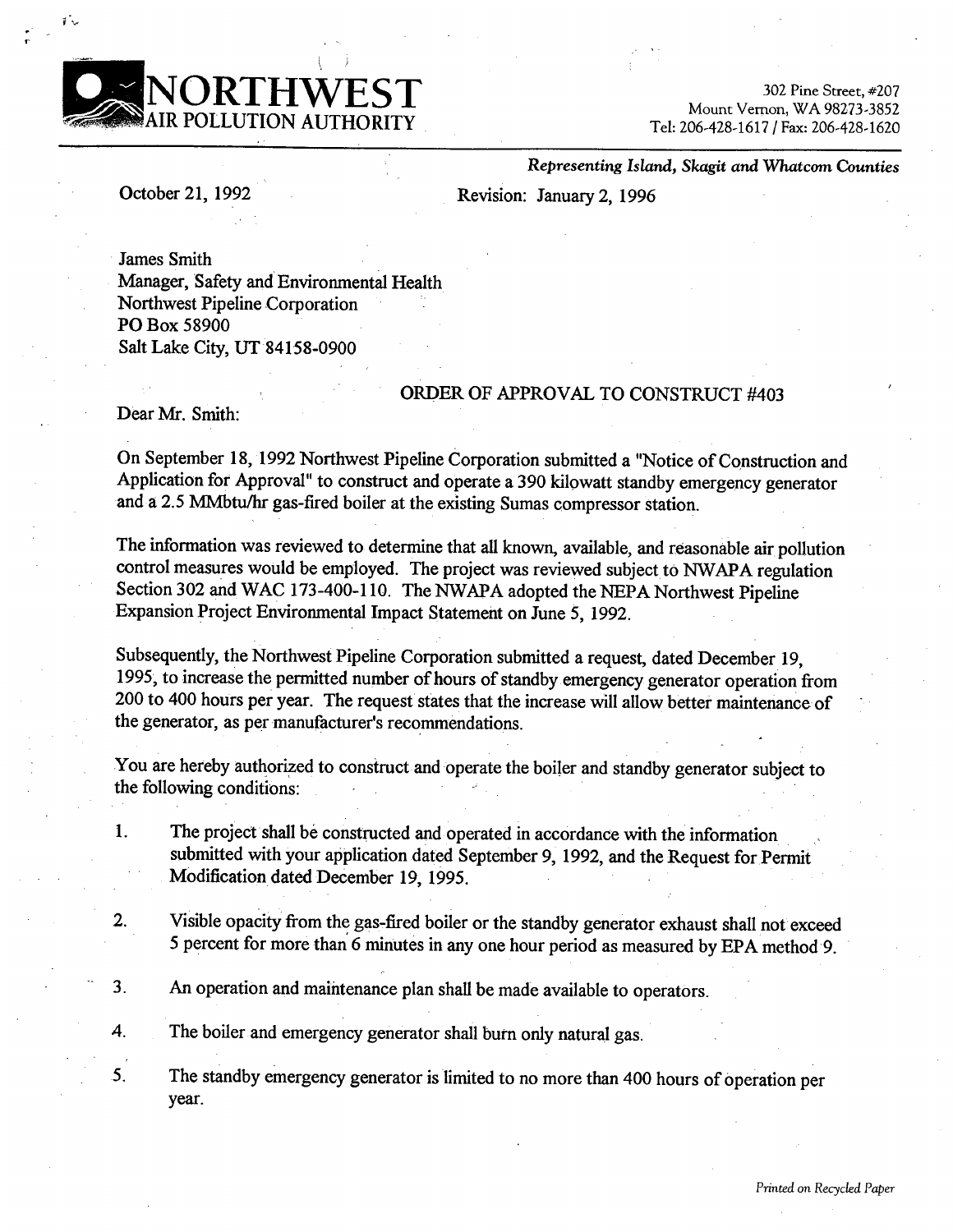**James Smith** Revision 1/2/96 Page 2

6. An annual inventory of fuel usage and hours of operation must be maintained for both the boiler and the standby generator.

 $7<sub>1</sub>$ You are required to notify the NWAPA when the installation is complete and the unit begins operation.

8. A plan examination and review fee of \$100.00 is due and payable prior to start up.

Please notify me, in writing, when the installation is complete. An on-site inspection may be required before initial start-up. A "Certificate of Approval to Operate" will be issued after we determine that the process was installed in accordance with the plans and specifications submitted with the application and can operate in compliance with the Regulations of this Authority and the conditions of approval.

Please contact Anne Naismith if you have any questions. A statement is enclosed for the Order of Approval revision fee in the amount of \$25.00.

Sincerely,

 $\mathbb{Z}$ Imas I ferryl L. Nyman

Air Pollution Control Öfficer

cc: Sandy Fishler Northwest Pipeline Corporation, Safety and Environmental Health Representative

Reviewed by Anne Naismith, P.E.  $\hat{Q}$ .  $\hat{M}$ 

Revision: Increased the standby generator's permitted operation from 200 to 400 hours/year. Addressed the Order of Approval to James Smith, the Manager of the Safety and Environmental **Health Department.** 

h:\users\common\noc\misc\noc403.wpo

an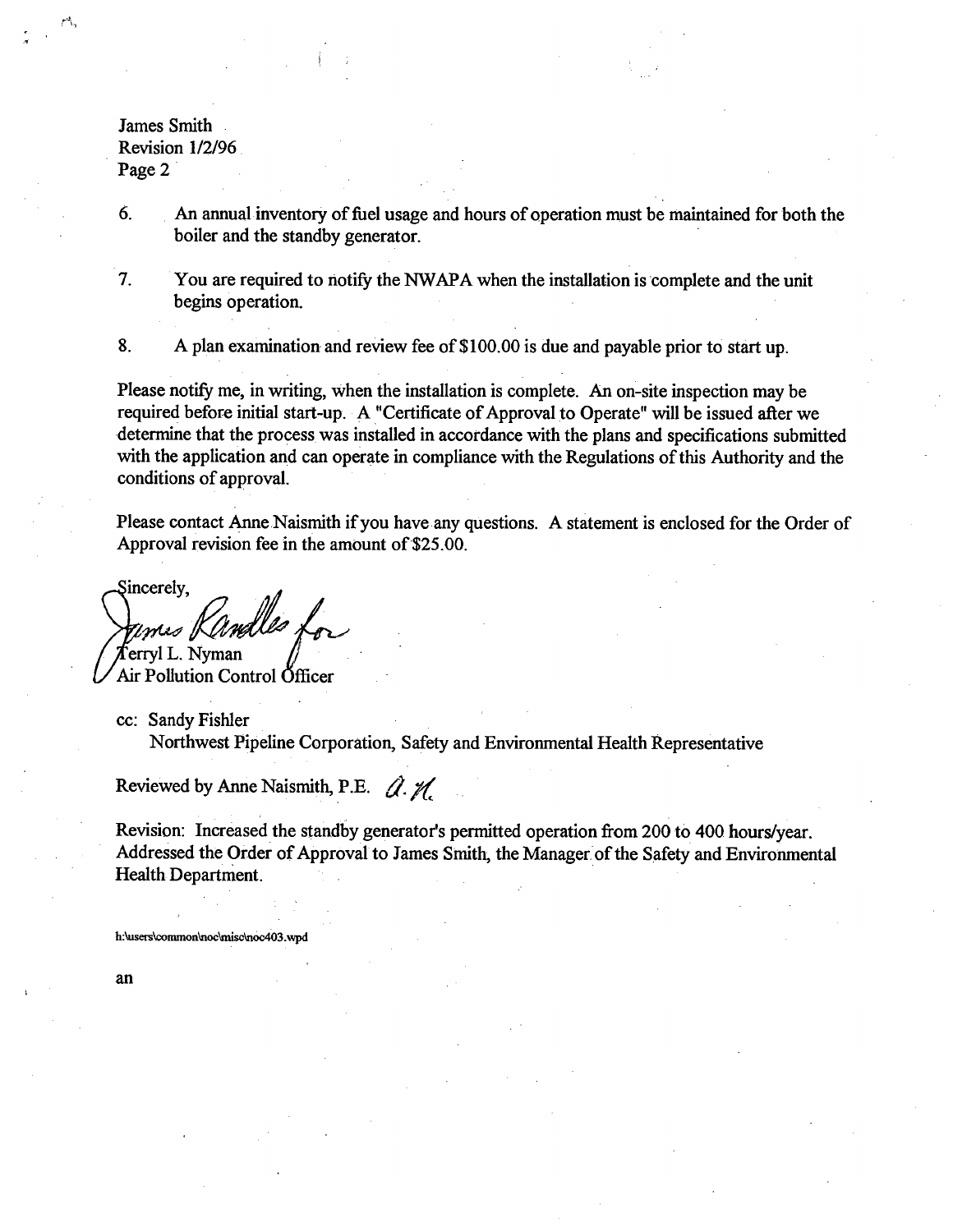## WASHINGTON DEPARTMENT OF ECOLOGY P.O. Box 47600 OLYMPIA, WASHINGTON 98504-7600

IN THE MATTER OF: 6  $\tau$ **Northwest Pipeline Company** 8 9 **Sumas Compressor Station** Sumas, Washington  $10$ 

## NO. PSD-92-4 AMENDMENT #1 FINAL APPROVAL OF PSD APPLICATION

Pursuant to the U.S. Environmental Protection Agency (EPA) regulations for the Prevention of Significant  $12$ Deterioration (PSD) set forth in Title 40, Code of the Federal Regulations, Part 52 and based upon the 13 complete Prevention of Significant Deterioration application submitted by the Northwest Pipeline Company  $14$ dated December 1991, the technical analysis performed by the Department of Ecology (the department) 15 dated June 5, 1992, and a request for amendment on July 9, 1996, the department now finds the following: 16

 $\mathbf{I}$ 

 $\mathbf{l}$  $\mathbf{l}$ 

#### 17 **FINDINGS**

 $\mathbf{1}$ 

 $\overline{c}$ 

3 4 5

11

PSD 92-4 granted the Northwest Pipeline Company (NWP) approval to modify its compressor  ${\bf 18}$  $1.$ station located at Sumas, Washington. NWP operates a natural gas pipeline system that reaches 19 from the Canadian border near Sumas, Washington, to the San Juan Gas Fields in New Mexico. 20 The modification consisted of the addition of two Solar Mars T12000 gas-fired turbines (Units 7-8), 21 each having an ISO rating of 12,100 horsepower (HP). NWP predicted a large increase in the  $22$ demand for natural gas from the system according to its future planning. To meet these demands, 23 NWP added these turbines to augment the existing reciprocating engines, and to expand its pipeline 24 system. Existing compressors consisted of four 2,000 HP gas-fired reciprocating engines (Units 25 1-4) and two 4,000 HP reciprocating engines (Units 5-6). NWP submitted a Prevention of 26 Significant Deterioration application in March, 1991. In December 1991, NWP proposed a slight 27 reduction in turbine horsepower due to refinement of the project design. Therefore, NWP withdrew 28 its March, 1991 PSD application for Sumas compressor station and submitted a replacement in 29 December 1991. NWP submitted additional information on April 3, and May 12, 1992. Ecology 30 determined application to be complete on May 19, 1992. On July 9, 1996, NWP requested the 31 department modify the monitoring requirements for NOx. Northwest Air Pollution Authority 32 (NWAPA) also requested several changes to make the permit fit better into Title V. 33

NWP's Sumas compressor station qualifies as a major source of air pollutants because it has the  $2.$ 34 potential to emit more than 250 tons per year of nitrogen oxides (NOx). The expansion project was 35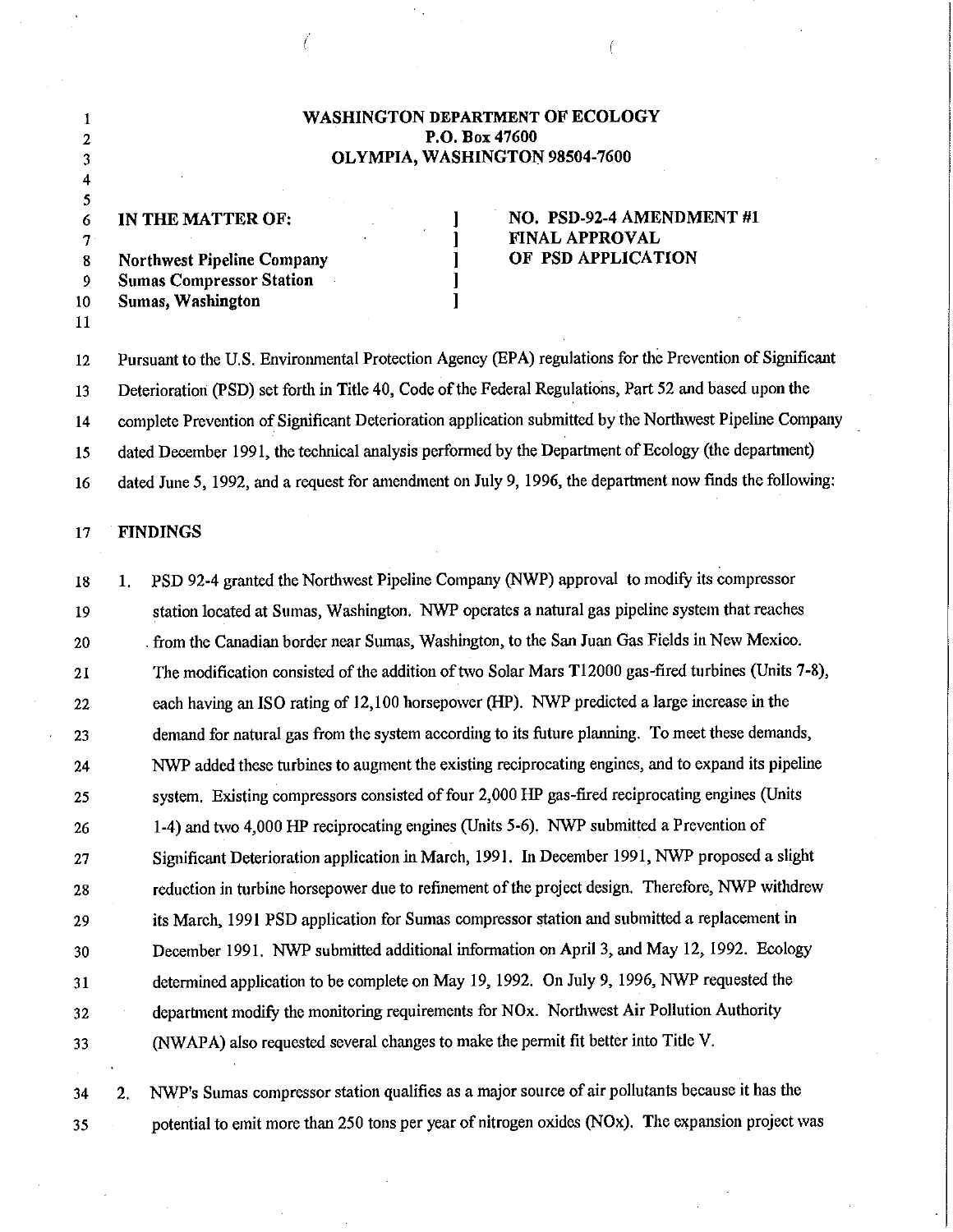| 36 |    | a major modification of Sumas compressor station because it had the potential of increasing                |
|----|----|------------------------------------------------------------------------------------------------------------|
| 37 |    | emissions of NOx by more than the significant emission rate of 40 tons per year. It is located in an       |
| 38 |    | area designated as Class II for the purposes of PSD evaluation, under 40 CFR 51.24.                        |
| 39 | 3. | The site of the proposed modification is within an area that is in attainment with regard to all           |
| 40 |    | pollutants regulated by the national ambient air quality standards.                                        |
| 41 | 4. | The emissions of NOx from the modification of the Sumas compressor station were subject to PSD             |
| 42 |    | review.                                                                                                    |
| 43 | 5. | The emissions of all other air pollutants from the modification were subject to new source review          |
| 44 |    | required by Chapter 173-400 WAC, Section 110, "General Regulation for Air Pollution Sources -              |
| 45 |    | New Source Review". Northwest Air Pollution Authority (NWAPA) conducted the new source                     |
| 46 |    | review on all air pollutants except NOx.                                                                   |
| 47 | 6. | NWP used Best Available Control Technology (BACT) for all PSD reviewable air pollutants.                   |
| 48 | 7. | The manufacturer of the Mars T12000 turbine, Solar Turbines Incorporated, was developing a dry             |
| 49 |    | low NOx combustor for the turbine in 1992. NWP committed to having the dry low NOx                         |
| 50 |    | combustor in service by January 1, 1995.                                                                   |
| 51 | 8. | The initial modification of the Sumas compressor station (Umits 7-8) generated up to 602 tons per          |
| 52 |    | year of nitrogen oxides (NOx). After installation of the dry low NOx combustor, the units generated        |
| 53 |    | up to 143.3 tons per year of NOx. The actual emissions from the existing sources (Units 1-6) were          |
| 54 |    | 387.2 tons for 1990, and 882 tons for 1991.                                                                |
| 55 | 9. | The modification resulted in less than significant increase as defined by PSD of all other pollutants.     |
| 56 |    | 10. The project has no significant adverse impact on air quality as defined by PSD.                        |
| 57 |    | 11. Odors from the facility will be kept to a reasonable minimum.                                          |
| 58 |    | 12. No noticeable effect on industrial, commercial, or residential growth in the Sumas area is anticipated |
| 59 |    | due to the project.                                                                                        |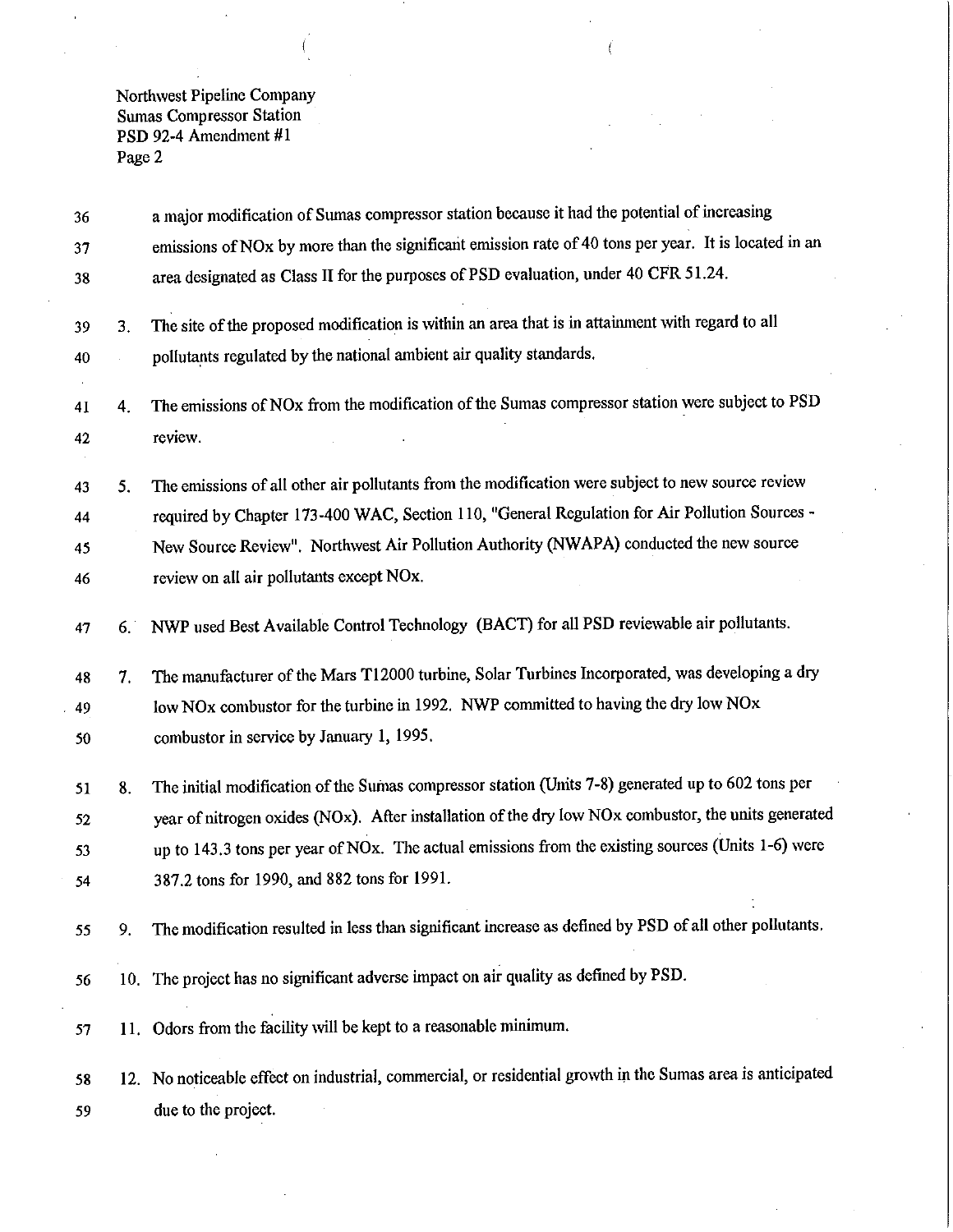13. The project will not impair visibility in any Class I area. Screening analyses showed no significant 60 visibility degradation resulting from the modification. 61

14. The department finds that all requirements for PSD are satisfied. Approval of the PSD application is 62 granted subject to the following conditions. 63

#### **APPROVAL CONDITIONS** 64

NOx emissions from the exhaust stack of the proposed Units 7-8 of the Sumas compressor station 65  $\mathbf{1}$ . shall not exceed 196 ppm corrected to 15 percent oxygen and ISO (ISO standard day conditions 66 denote 288 degrees Kelvin, 60 percent relative humidity and 101.3 kilo Pascals pressure) conditions 67 on a 30 day rolling average. Compliance shall be determined by EPA Reference Method 20. NOx 68 emissions from the Units 7-8 shall not exceed 602 tons per year. 69

NWP shall install dry low NOx combustors on Units 7-8 by January 1, 1995. After July 1, 1995, 70  $2.$ NOx emissions from the exhaust stack of Units 7-8 of Sumas compressor station shall not exceed 42 71 ppm corrected to 15 percent oxygen and ISO conditions on a 1 hour average except during the 72 turbine idling condition. The idling period shall not exceed thirty (30) hours per month. NWP may 73 propose to Ecology for approval an alternate NO<sub>x</sub> concentration standard for loads outside the range 74 of 70 to 100 percent base load. NOx emissions from Units 7-8 shall not exceed 143.3 tons per year. 75

Compliance shall be determined by EPA Reference Method 20 or by a Continuous Emission 76 Monitoring System (CEMS) meeting the requirements of Condition 7 below. NWP may propose 77 alternative means for continuous assessment and reporting of NOx emissions. An alternative method 78 may use valid source testing results, emission factors or relationships, operating parameters, and 79 hours of operation to calculate NO<sub>x</sub> emissions. The alternative method shall be submitted to 80 Ecology for review and approval before implementation. One unit shall be source tested annually, 81 and annual testing shall alternate between units. After each unit has been source tested twice 82 beginning in 1997, NWP may propose a reduced testing schedule for Ecology's approval. 83

Starting July 1, 1995, the twelve-month total NOx emissions from NWP Sumas facility shall not 84  $3<sub>1</sub>$ exceed 1200 tons for any twelve consecutive months. The emission from Units 7-8 shall be 85 determined by the monitoring system in Condition 7. The emissions from Units 1-6 shall be 86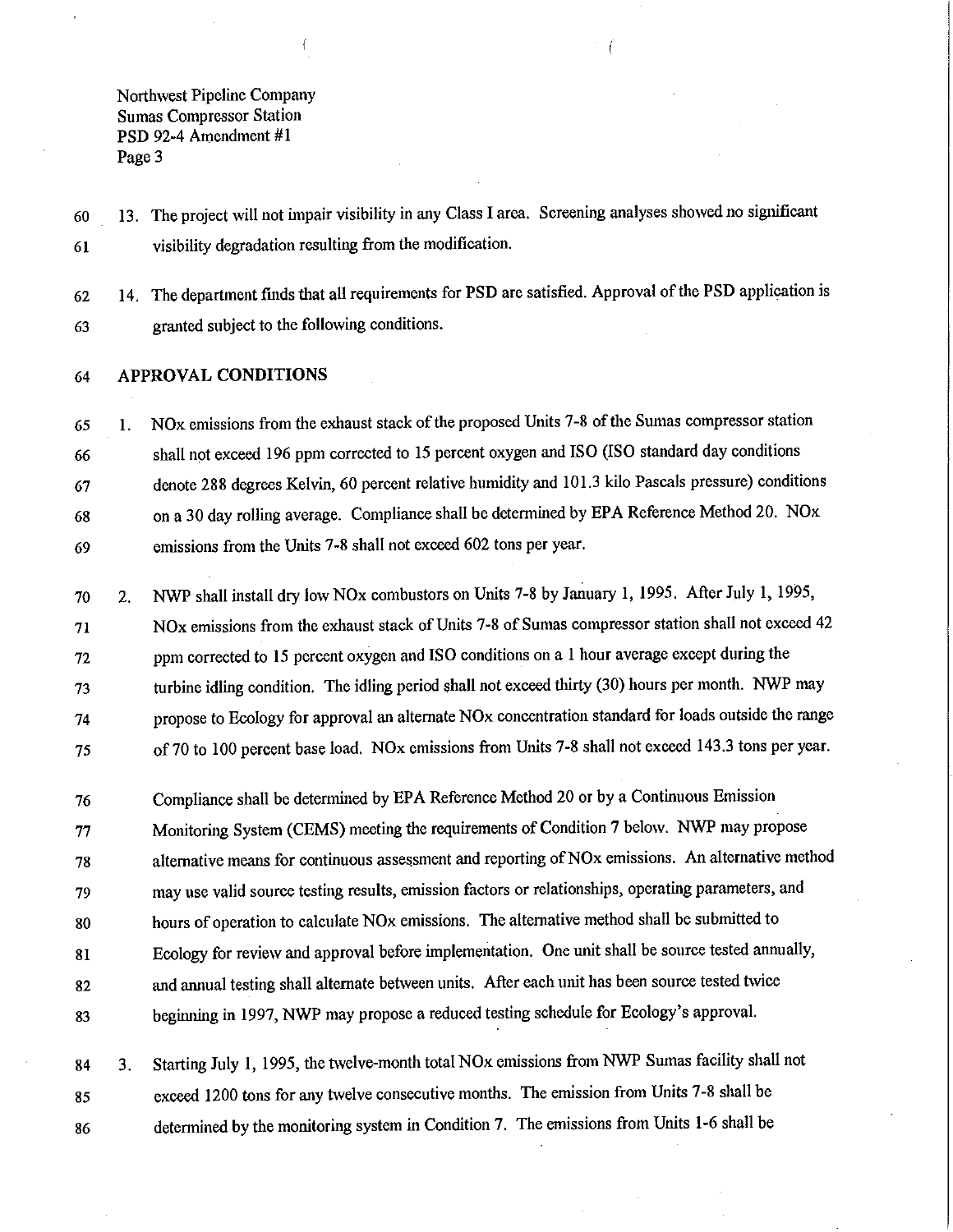determine based on load and emission factors in AP42, or other data approved by Ecology. Ecology 87 approves the use of an EPA Method 7 (Method 7 through 7E) stack test on one of identical Units 1-88 4 and on one of identical Units 5-6 reciprocating engines once every five years to establish both 89 engine type's NO<sub>x</sub> load and emission factors. 90

Sixty days after achieving maximum production, but not later than 180 days after start-up of the 91  $\overline{4}$ . temporary combustor, NWP shall conduct performance tests for NOx at the modified facility. The 92 test must be performed by an independent testing firm and reported to the department within 60 days 93 after the test completion. NWP shall submit a test plan for the department's approval at least 30 days 94 95 before the testing.

By July 1, 1995, NWP shall conduct performance tests for NO<sub>x</sub> on Units 7-8 at the modified 96 5. facility. The test must be performed by an independent testing firm and, reported to the department 97 within 60 days after the test completion. NWP shall submit a test plan for the department's approval 98 at least 30 days prior the testing. 99

Sampling ports and platforms must be provided for each affected source after the final pollution 100 6. control device. The ports must meet requirements of 40 CFR, Part 60, Appendix A Method 20. An 101 adequate and safe access to the test ports must be provided. Other arrangements may be acceptable 102 if approved by the department before installation. 103

By January 1, 1995, NWP shall install a continuous emission monitoring system (CEMS) to 104  $7.$ determine compliance with NO<sub>x</sub> requirements, unless they opt to use an approved alternative 105 continuous emissions monitoring method described in Condition 2 above. A quality control plan for 106 the monitoring method shall be submitted to the department for approval before the method is 107 implemented. For CEMS, the plan shall conform with 40 CFR 60 Appendix F. For an equivalent 108 continuous monitoring system, the plan shall be equivalent in scope and effect to that appendix. The 109 department may require NWP to periodically update the plan. 110

NWP shall report CEMS (or approved NWP alternative emissions monitoring methodology) data 111 9. required in Condition 1, 2 and 3 to Ecology at least quarterly (unless a different testing and reporting 112 schedule has been approved by the department) within forty five days of the end of each quarter and in 113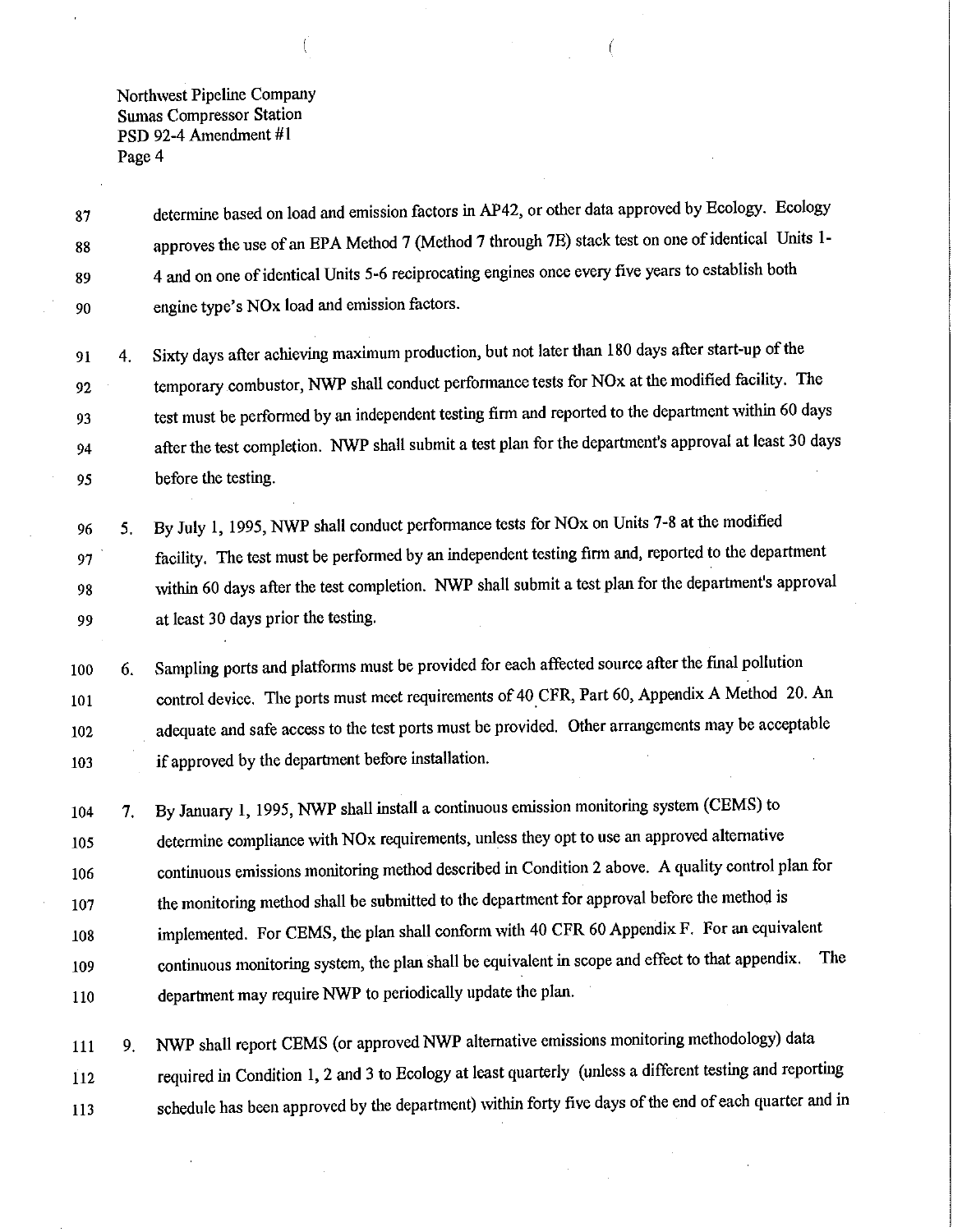a format approved by the department that shall include but not be limited to the following: 114 a. Process or control equipment operating parameters. 115 b. Operating hours and emissions for each pollutant monitored. 116 c. The duration and nature of any monitor down time. 117 d. Results of any monitor or stack tests. 118 For each occurrence of monitored (by CEMS or approved NWP alternative methodology) emissions in 119 excess of the standard the report shall include the following: 120 a. The time of the occurrence. 121 b. Magnitude of the emission or process parameters excess. 122 c. The duration of the excess. 123 d. The probable cause. 124 e. Any corrective actions taken or planned.  $125$ f. Any other agency contacted. 126 Operation and maintenance manuals for all equipment that has the potential to affect emissions to the 127 9. atmosphere shall be developed and followed. Emissions that result from a failure to follow the 128 requirements of the manuals may be considered proof that the equipment was not properly operated 129 and maintained. 130 10. Operation and maintenance of the equipment must be conducted in compliance with all performance 131 data and specifications submitted as part of the PSD application unless otherwise approved by the 132 department. 133 11. This approval shall become void if construction of the project is not commenced within eighteen (18) 134 months after receipt of final approval, or if construction or operation of the facility is discontinued 135 for eighteen (18) months. 136 12. Any activity undertaken by NWP or others, in a manner that is inconsistent with the application and 137 this determination, shall be subject to department or NWAPA enforcement under applicable 138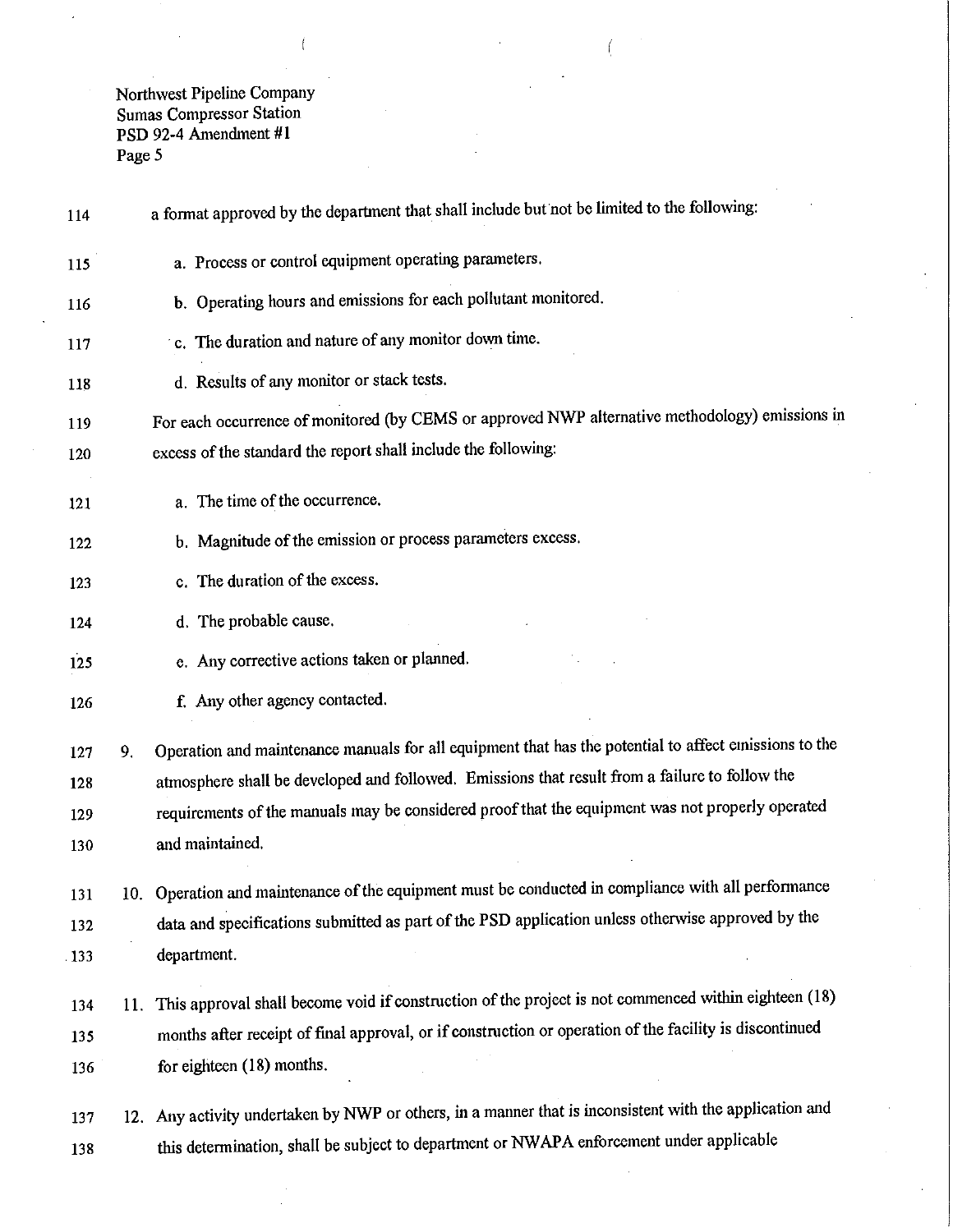regulations. Nothing in this determination shall be construed to relieve NWP of its obligations under 139 any state, local, or federal laws or regulations. 140

13. NWP shall notify the department in writing at least thirty days before the start-up of Units 7-8. 141

14. Access to the source by the EPA, department or NWAPA shall be permitted upon request for the 142 purpose of compliance assurance inspections. Failure to allow access is grounds for enforcement 143 action. 144

**REVIEWED BY:** 145 146 147 148

y 5, 1998

149

150

151

170

imari

Robert C. Burmark, PE Air Quality Program Washington Department of Ecology



Joseph R. Williams, Manager <u>୍</u>ଚ Air Quality Program Washington Department of Ecology

Anita J. Frankel, Director Office of Air U.S. EPA Region X

152 153 154 155 APPROVED BY: 156 157 158 159 ነዋበየ 160 161 162 163 164 165 may 11, 1998 166 167 168 169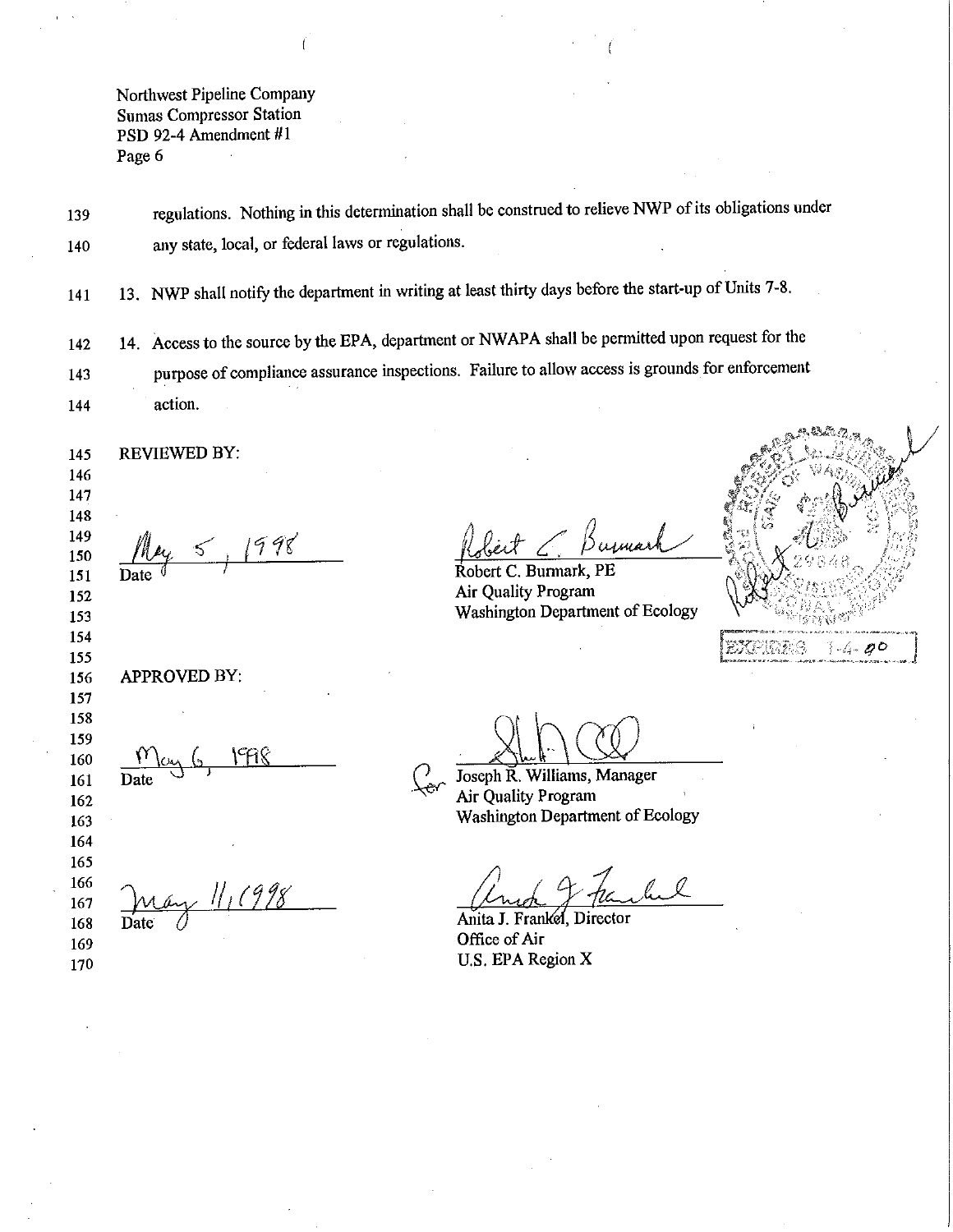# **WASHINGTON STATE DEPARTMENT OF ECOLOGY POST OFFICE BOX 47600 OLYMPIA, WASHINGTON 98504-7600**

**]**

**IN THE MATTER OF: ]**

**Northwest Pipeline Corporation ] NO. PSD-01-08 Amendment 4 Sumas Compressor Station ] Williams Gas Pipeline–West ] FINAL APPROVAL 295 Chipeta Way ] OF PSD APPLICATION Salt Lake City, UT 84158-0900 ]**

This approval is issued pursuant to the United States Environmental Protection Agency (EPA) regulations for the Prevention of Significant Deterioration (PSD) set forth in Title 40 Code of Federal Regulations Part 52, and regulations set forth in the Washington Administrative Code 173-400-700. The original approval was based upon the complete application submitted by Williams Gas Pipeline–West for the Northwest Pipeline Corporation Sumas Compressor Station dated November 27, 2001, along with additional information dated February 6, February 22, April 4, May 23, August 6, and August 16, 2002. The first amendment was based on a letter of request dated April 23, 2004. The second amendment was based on a July 21, 2004 e-mail request. The third amendment was requested by letter dated February 8, 2006. The fourth amendment was requested by letter dated May 18, 2011. The technical analysis performed by the Department of Ecology (Ecology) finds the following:

# **FINDINGS**

1. The reason for the fourth administrative amendment is to clarify and simplify CO monitoring procedures used by portable CO monitors in preparation for renewal of the facility's Title V permit. Testing using a portable analyzer to monitor the volume percent of CO every 336 hours has proven adequate to indicate compliance, so the additional calculation of CO mass flow during these periodic tests is no longer required (Approval Condition 5.5.1). If noncompliance is indicated by a portable monitor test, the turbine will now be shut down as soon as reasonably possible and repaired rather than have further emissions testing (Approval Condition 5.5.1.3). No compliance testing conditions for CO (Reference Method 10) are affected by these changes, but the CO limit's averaging time is reduced from a three to one hour time period, which is more stringent. No physical changes are requested.

The reason for the third amendment was to allow a reduction in the required frequency of carbon monoxide (CO) routine monitoring testing. A portable emissions analyzer is used for these routine monitoring tests. More than three years of testing every 14 days showed that routine testing every 28 days was sufficient to monitor compliance. There were no changes to emission limits in the third amendment.

The reason for the second administrative amendment was to implement changes requested by Northwest Pipeline Corporation (NWP) that were intended to clarify and streamline the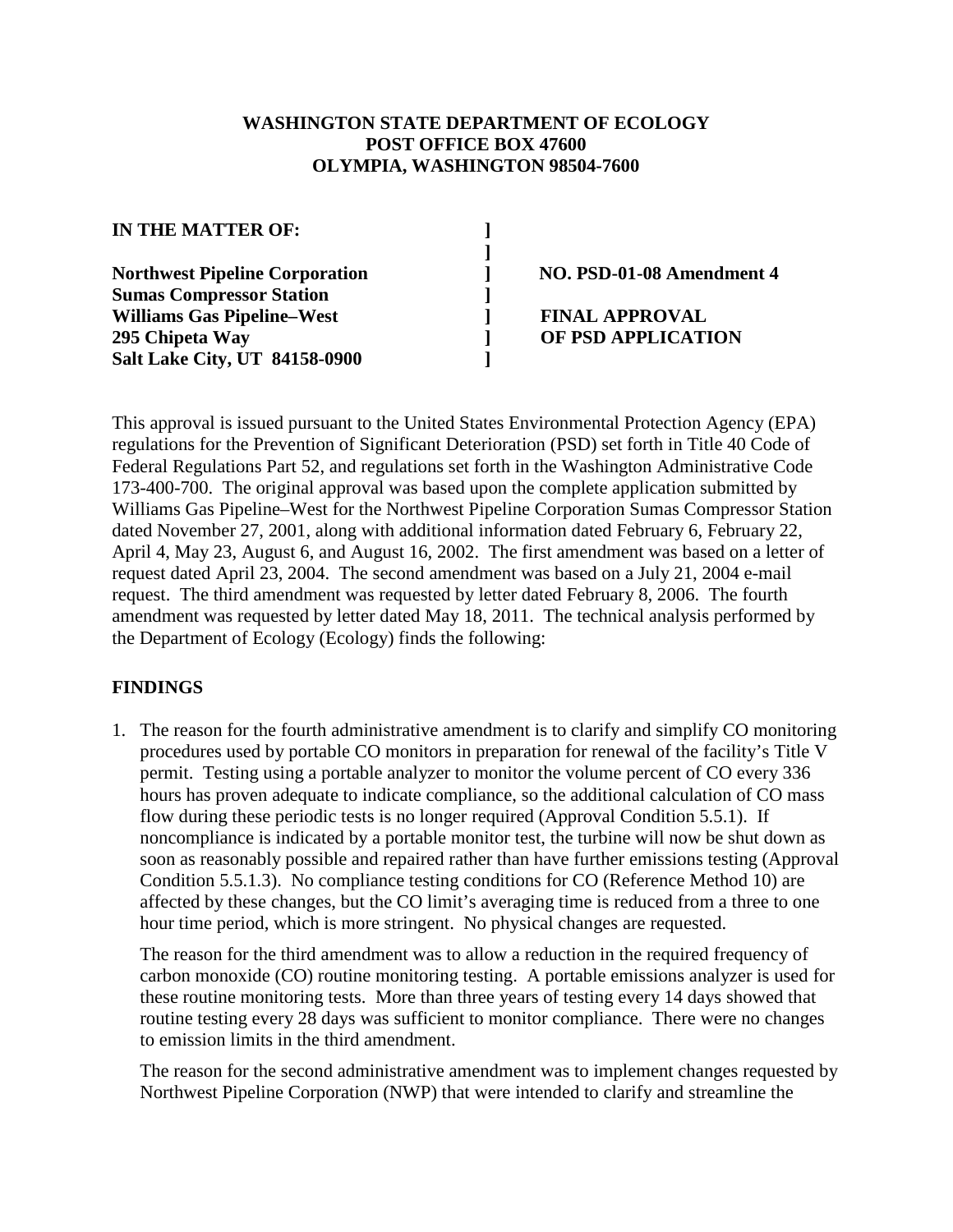Northwest Pipeline Corporation Page 2 of 8 Sumas Compressor Station Final PSD-01-08 Amendment 4 October 6, 2011

permit. Condition 2.4 was removed. This condition required an initial performance demonstration for a CO concentration limit for the standby generator that did not exist in the original permit. There were no changes to the emission limits in the second amendment.

The reason for the first administrative amendment was that NWP and Ecology discovered the inability of the Predictive Emissions Monitoring System (PEMS) to accurately predict realtime emissions. This finding was based upon completion of one year of PEMS data gathering and analysis, and Ecology agreed with NWP. There were no changes to emission limits in the first amendment.

- 2. Pursuant to the original permit, NWP expanded their existing Sumas Compressor Station (Sumas Station). The Sumas Station is located at 49ºN 00'05" latitude, 122ºW 13'19" longitude, which is approximately 3 kilometers east of Sumas, Washington, in Whatcom County, and immediately south of the U.S. Canadian border. It has UTM coordinates of 557.0 kilometers east and 5,427.5 kilometers north.
- 3. The Sumas Station is located within a Class II area that is currently designated in attainment for all national and state air quality standards. The nearest Class I area, the North Cascades National Park, is approximately 50 kilometers east. PSD permit 01-08 allowed an expansion to this facility described in Findings 4 through 15 below.
- 4. Pursuant to the original permit, NWP replaced the engines from two existing compressor turbines as well as add new equipment to the Sumas Station. The project consisted of:
	- 4.1. Add one new Solar Mars 90S turbine driven centrifugal compressor (site rated at 12,841 horsepower @ 59ºF).
	- 4.2. Replace the engines of the two existing Solar Mars turbines with new, lower-emitting Mars 90S engines (each site rated at 12,841 horsepower @ 59°F). This replacement generates pollution netting credits.
	- 4.3. Add one natural gas-fired Caterpillar 270 kilowatt (kW) generator unit for backup power. This unit is proposed to run a maximum of 500 hours per year.
	- 4.4. Add one natural gas-fired Sellers C60 boiler/heater rated at 2.5 million British Thermal Units per hour.
- 5. Because the Sumas Station is an existing major stationary source, any modification resulting in a net emissions increase of a regulated pollutant greater than its Significant Emission Rate qualifies the proposed project as a major modification. As a result, the project would be subject to PSD review under WAC 173-400-700 for that pollutant. Additionally, the project is subject to federal PSD review because it qualifies as a major modification under federal rules [40 CFR 52.21(b)(2)(i), 40 CFR 52.21(b)(3)(i), and 40 CFR 52.21(b)(23)(i)].
- 6. Potential regulated pollutants for the proposed project are shown in Table 1. They are nitrogen oxides ( $NO_x$ ), carbon monoxide (CO), sulfur dioxide ( $SO_2$ ), volatile organic carbon compounds (VOC), particulates less than 10 microns in diameter  $(PM_{10})$ , and particulates of any diameter (PM). For this project, all PM is considered to be  $PM_{10}$ .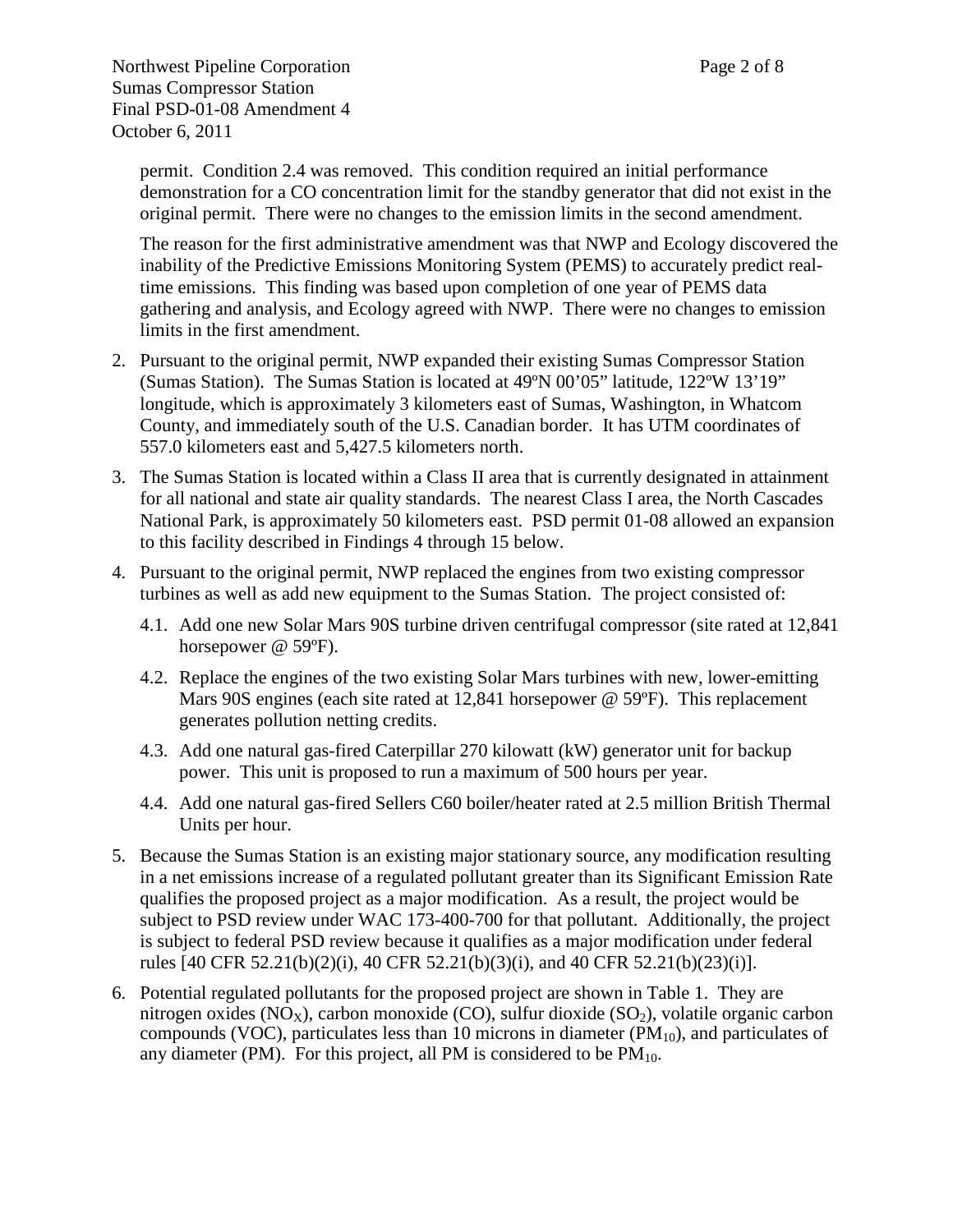| <b>Pollutant</b>                                                                  | <b>Total of 3 Mars</b><br><b>90 Turbines</b><br>(tpy) | <b>Generator</b><br>(tpy) | <b>Boiler</b><br>(tpy) | <b>Total PTE From</b><br><b>Proposed New</b><br><b>Equipment</b> (tpy) | <b>PSD Significant</b><br><b>Emission Rate</b><br>(SER)(typ) |
|-----------------------------------------------------------------------------------|-------------------------------------------------------|---------------------------|------------------------|------------------------------------------------------------------------|--------------------------------------------------------------|
| NO <sub>x</sub>                                                                   | $126.0^{\circ}$                                       | 0.03                      | 1.08                   | 127.1                                                                  | 40                                                           |
| CO                                                                                | $139.5^{b}$                                           | 0.13                      | 0.91                   | 140.5                                                                  | 100                                                          |
| SO <sub>2</sub>                                                                   | 4.47                                                  | 0.00042                   | 0.01                   | 4.48                                                                   | 40                                                           |
| <b>VOC</b>                                                                        | 9.12                                                  | 0.02                      | 0.06                   | 9.20                                                                   | 40                                                           |
| $PM_{10}$                                                                         | 8.68                                                  | 0.01                      | 0.08                   | 8.77                                                                   | 15                                                           |
| <b>PM</b>                                                                         | 8.68                                                  | 0.01                      | 0.08                   | 8.77                                                                   | 25                                                           |
| a. Annual Potential to Emit of $NOx$ of each turbine limited to 42 tons per year. |                                                       |                           |                        |                                                                        |                                                              |

**Table 1. Total Criteria Pollutant Potential to Emit (PTE) For New Equipment**

b. Annual Potential to Emit of CO of each turbine limited to 46.5 tons per year.

7. A netting analysis for CO and  $NO<sub>X</sub>$  compared the potential emissions from the proposed project against the actual emissions of the removed equipment. No other contemporaneous increases or decreases were found. The netting analysis determined that CO is the only pollutant that has a significant net emissions increase. Emissions of CO will be subject to PSD Review. Table 2 shows these figures.

|  |  |  | Table 2. Significant Net Emission Increases as the Result of the Proposed Project |  |
|--|--|--|-----------------------------------------------------------------------------------|--|
|--|--|--|-----------------------------------------------------------------------------------|--|

| <b>Pollutant</b> | <b>Past Actual Emissions</b><br>$1/99$ to $12/00$<br>(Removed Unit #7 $\&$ #8)<br>(tpy) | <b>Total Potential to Emit</b><br>(New Equipment)<br>(tpy) | <b>Net</b><br><b>Emissions</b><br><b>Increase</b><br>(tpy) | <b>PSD</b><br><b>Significant</b><br><b>Emission</b><br><b>Rate</b> (tpy) | <b>PSD</b><br>Significant? |
|------------------|-----------------------------------------------------------------------------------------|------------------------------------------------------------|------------------------------------------------------------|--------------------------------------------------------------------------|----------------------------|
| NO <sub>x</sub>  | 89.9                                                                                    | 127.1                                                      | 37.2                                                       | 40                                                                       | No                         |
| CO               | 8.5                                                                                     | 140.5                                                      | 132.0                                                      | 100                                                                      | Yes                        |

- 8. The emissions of all air pollutants from the proposed modification are subject to review under Chapter 173-400 WAC, Chapter 173-460 WAC, and the regulations of the Northwest Clean Air Agency (NWCAA). Chapter 173-400 WAC includes provision for PSD review (WAC 173-400-700). This permit considers only PSD-applicable pollutants. All other air quality related notice of construction approval issues are subject to permitting by NWCAA. The NWCAA approval will contain federally enforceable  $NO<sub>X</sub>$  provisions including annual limits totaling 127.1 tons per year that ensure compliance with the project's  $NO<sub>x</sub>$  netting analysis.
- 9. The conditions of the existing PSD-92-4 Amendment 1 are not altered by this PSD approval.

10. There are no NSPS requirements for CO emissions from the proposed project equipment.

11. Only natural gas will fuel the proposed equipment.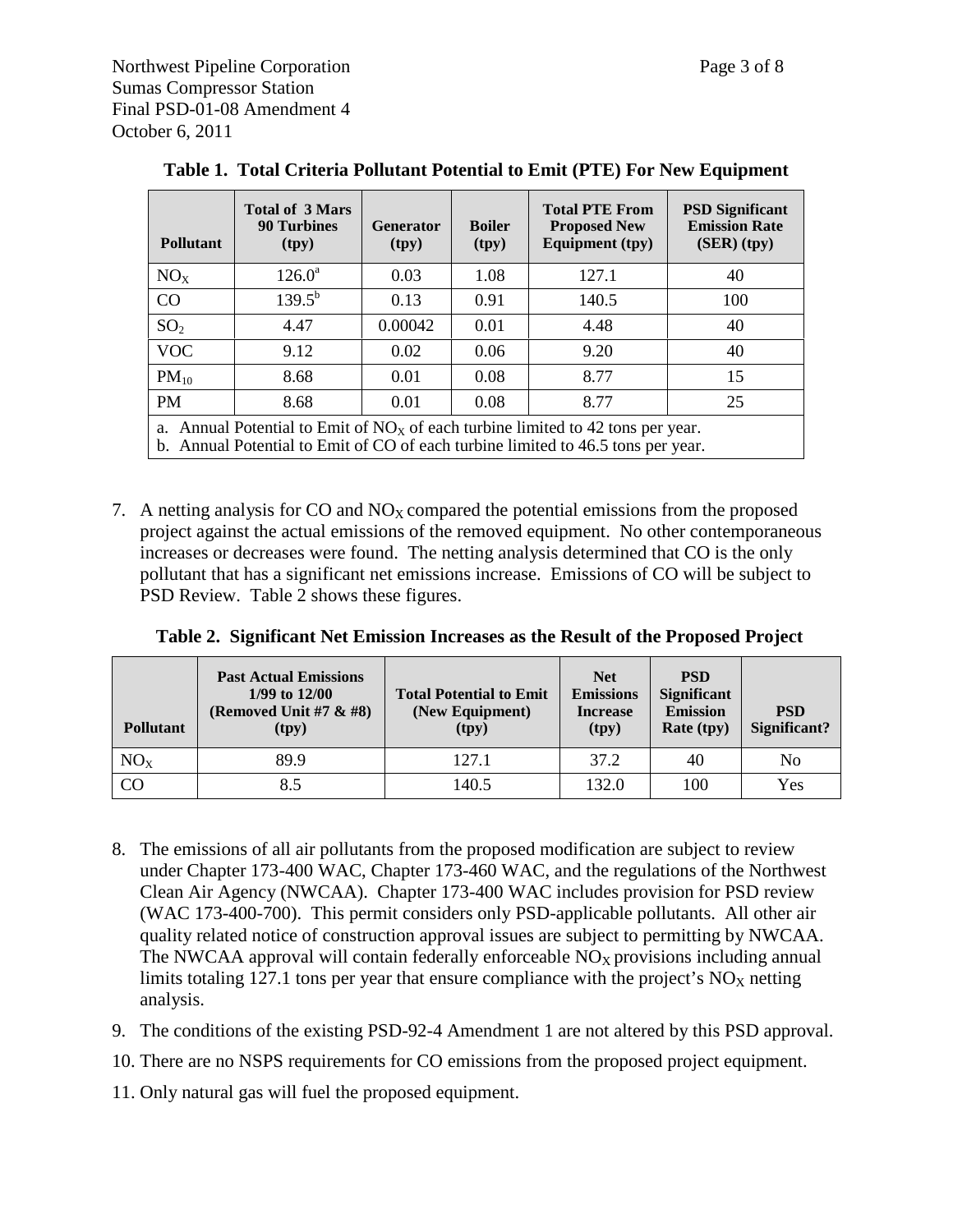- 12. Best Available Control Technology (BACT) determinations for CO emissions are:
	- 12.1.Good Combustion Practices for the Mars 90S turbines.
	- 12.2.Three-way nonselective catalyst for the Caterpillar 270 kW backup generator.
	- 12.3.Good Combustion Practices for the Sellers C60 boiler/heater.
- 13. Allowable emissions from the new emissions units will not cause or contribute to air pollution in violation of:
	- 13.1.Any National Ambient Air Quality Standard (NAAQS) or any Washington State or local air authority ambient air quality standard.
	- 13.2.Any PSD increment. There is no PSD increment standard for CO, so no increment analysis was required.
	- 13.3.Any visibility impacts. Visibility impact analysis is not required for CO.
- 14. Deposition of PSD pollutants on soils and vegetation in Class I or Class II areas is not affected by CO.
- 15. No significant effect on industrial, commercial, or residential growth in the Sumas, Washington area is anticipated as a result of this project.
- 16. Ecology finds that all requirements for PSD have been satisfied. Approval of the PSD application is granted subject to the following conditions.

# **APPROVAL CONDITIONS**

- 1. The Mars 90S turbines, the standby generator, and the boiler/heater shall only burn natural gas.
- <span id="page-13-0"></span>2. The Caterpillar 270 kW standby generator:
	- 2.1. The standby generator shall be operated no more than 500 hours in any consecutive 12 month period.
	- 2.2. Compliance with Condition [2.1](#page-13-0) shall be determined by installing and operating a nonresettable hour meter with monthly recording of the operating hour meter reading to determine the operating hours, or by automated data collection.
	- 2.3. A three-way catalytic converter shall be installed on the standby generator. It shall be Model EQ-601-08-C2 or another model that is approved by Ecology in writing prior to installation.
- 3. The Sellers C60 boiler/heater: The CO emissions shall be reported as per Condition [9.2,](#page-16-0) and calculated using AP 42 emission factors or other methods agreed to in writing by Ecology.
- 4. NWP shall keep a record of the number of turbine start-up and shutdown events.
- <span id="page-13-1"></span>5. Emissions of CO from each combustion turbine are limited as follows:
	- 5.1. Volume percent CO of not greater than 50 parts per million dry volume (ppmdv) over a 1-hour average corrected to 15 percent  $O_2$ .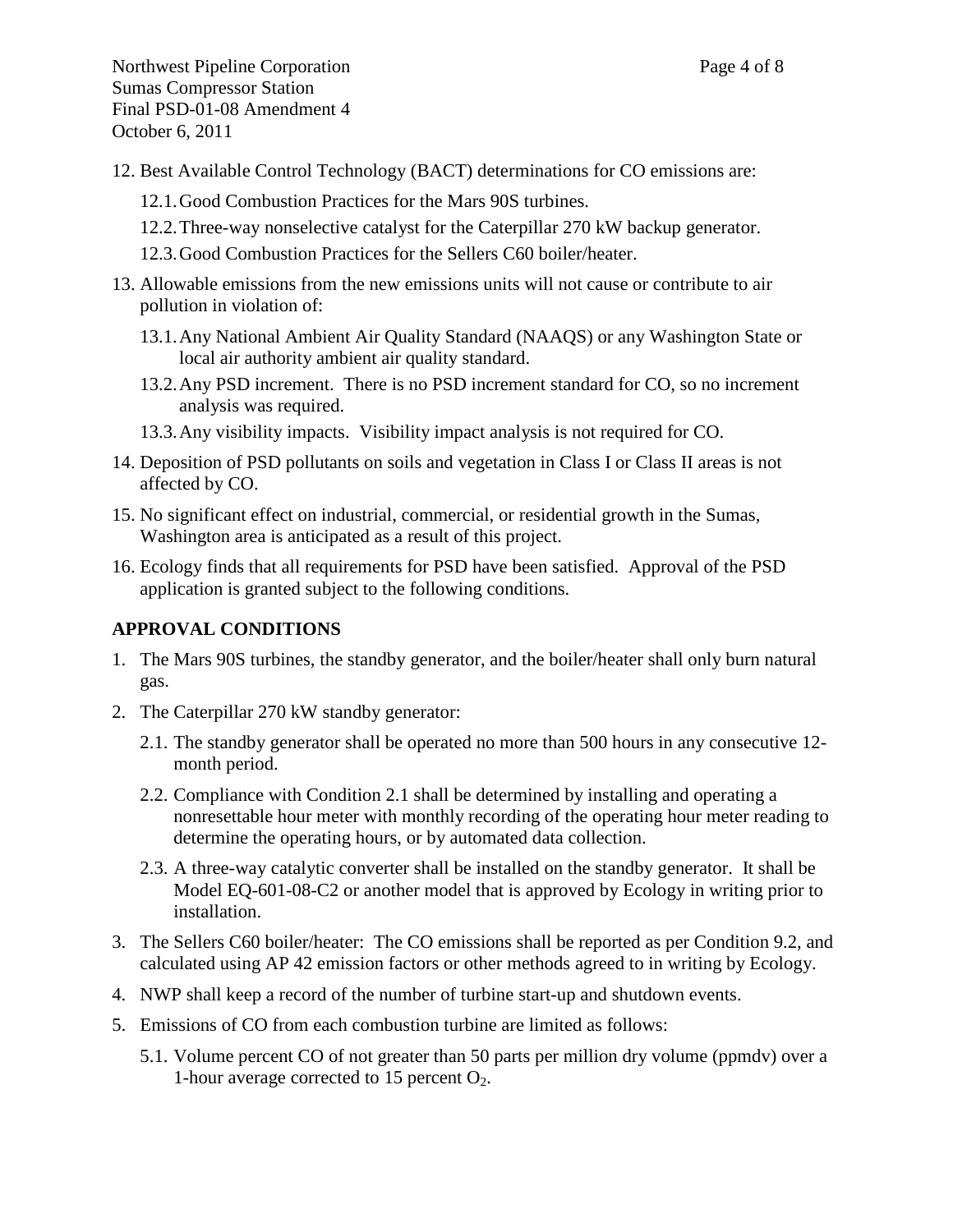- <span id="page-14-0"></span>5.2. Mass emission of CO not greater than 14 pounds per hour (lb/hr) per turbine on a 1-hour average.
- <span id="page-14-1"></span>5.3. Mass emission of CO not greater than 46.5 tons per turbine for any consecutive 12 month period.
- 5.4. NWP shall demonstrate compliance with Condition [5.1](#page-13-1) and Condition [5.2](#page-14-0) initially and annually thereafter:
	- 5.4.1. Initial compliance shall be demonstrated within 180 days after initial start-up, performed by an independent testing firm. Annual compliance shall be demonstrated no sooner than 10 months after the previous test and no later than 13 months after the previous test.
	- 5.4.2. Compliance shall be demonstrated in accordance with 40 CFR 60 Subpart GG and 40 CFR 60 Appendix A, Method 10 except that the instrument's span shall be reduced as appropriate.
	- 5.4.3. NWP shall submit a test plan to Ecology and NWCAA for approval at least 30 days prior to testing. NWP shall submit a complete test report to the NWCAA no later than 60 days after completion of the tests.
- <span id="page-14-2"></span>5.5. Compliance monitoring:
	- 5.5.1. NWP shall monitor compliance with Condition [5.1](#page-13-1) by measuring the CO concentration of the turbine exhaust stack not less frequently than every 336 hours of turbine operation.
		- 5.5.1.1. NWP may conduct these measurements by use of a portable emissions analyzer capable of adjustment to the 15 percent oxygen concentration basis, and verify as accurate in accordance with the process outlined in Condition [6.](#page-15-0)
		- 5.5.1.2. Testing shall be in accordance with USEPA Designated Conditional Test Method 034. An alternate or modified test method may be used if approved in writing by Ecology prior to the test.
		- 5.5.1.3. NWP shall perform three consecutive tests using the portable emissions analyzer. If the average of the three test results indicates noncompliance with Condition [5.1,](#page-13-1) NWP shall shut down the unit as soon as is practical and contact the NWCAA as promptly as possible and in no event more than 12 hours later. Exceedance of the limit imposed by Condition 5.1 as indicated by the average of the three consecutive tests shall be prima facie evidence of a violation of Condition [5.1.](#page-13-1)
		- 5.5.1.4. Upon submission of six consecutive months monitoring results during which every test using the portable emissions analyzer indicates compliance with Condition [5.1](#page-13-1) for a given turbine, NWP may submit a request that the testing frequency for that turbine be reduced to not less frequently than every 672 hours of operation.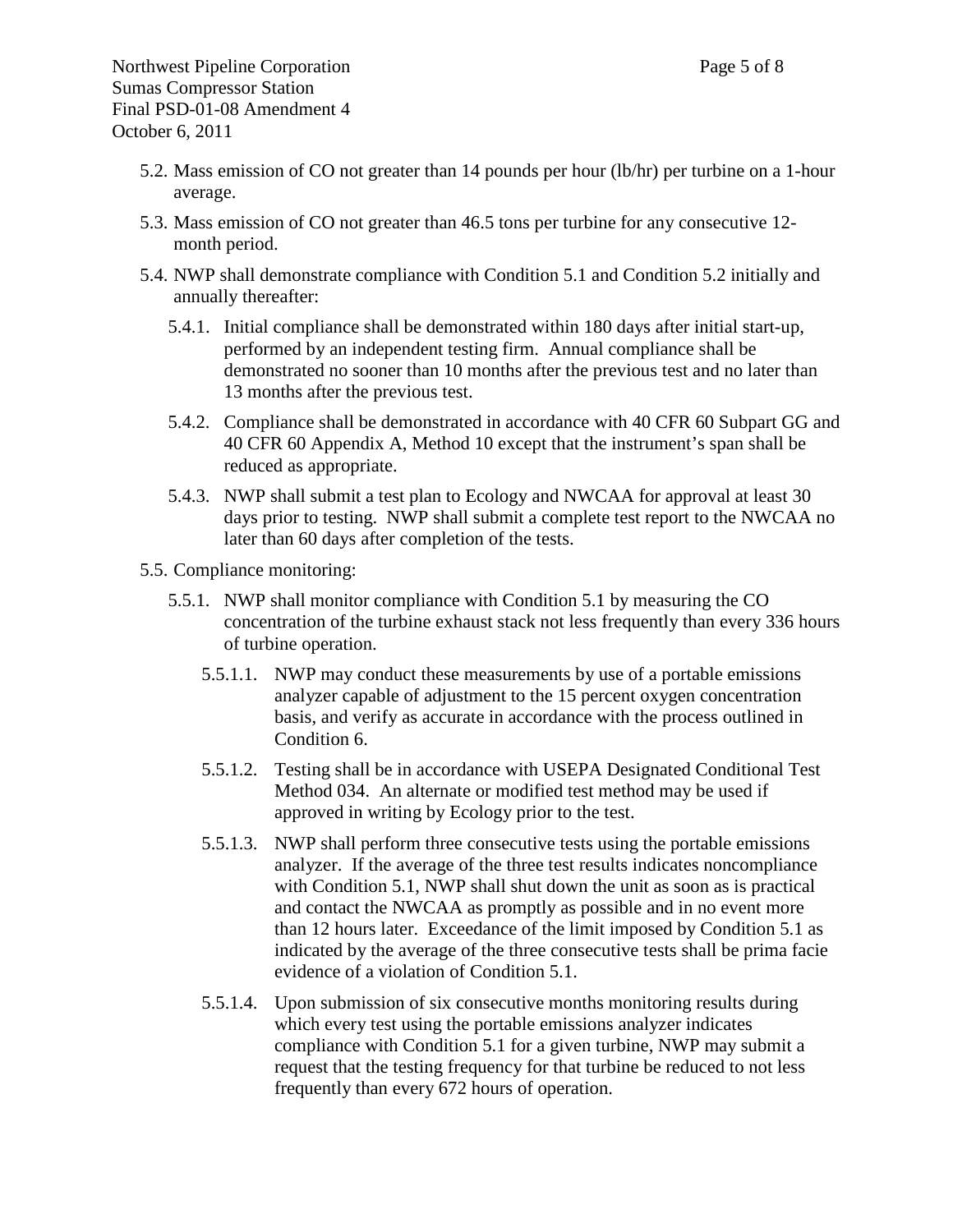The requests must include an analysis of the accuracy of the portable emissions analyzer using recent accuracy verification data and an analysis of the portable emissions data collected during the monitoring period and an explanation as to why these data support the request. Upon Ecology's approval of the request, NWP may test at the reduced frequency until such time as the results indicate potential noncompliance with Condition [5.1.](#page-13-1) If this occurs, NWP must revert to the 336 hour testing frequency for the turbine in potential noncompliance with Condition [5.1](#page-13-1) for at least six consecutive months at which time NWP may again request the reduced testing frequency using the same process as above.

- 5.5.2. Within twenty days of the end of each month, pursuant to Condition [5.3,](#page-14-1) NWP shall determine the tons of CO emissions from each of the turbines for the most recent consecutive twelve months. For this calculation, NWP shall utilize a timeweighted average of the relevant stack test results wherein the results of each source test shall be the presumed emission rate until the next source test.
- <span id="page-15-1"></span><span id="page-15-0"></span>6. NWP shall verify the accuracy of any portable emissions analyzers used to satisfy the monitoring requirements of this permit no less than once every calendar year.
	- 6.1. NWP shall submit a protocol to Ecology and NWCAA for written approval by Ecology for verifying the accuracy of any portable emissions analyzer.
	- 6.2. NWP shall use the procedure specified in the protocol required by Condition [6.1](#page-15-1) to verify the accuracy of any portable emissions analyzer prior to its use in satisfaction of the monitoring requirements of this permit.
	- 6.3. NWP shall keep records of the portable emissions analyzer accuracy verifications on site for not less than five years for Ecology or NWCAA review.
- 7. NWP shall provide safe access and sampling ports for source testing or compliance determination for the standby generator, the heater/boiler, and each turbine being installed for this project:
	- 7.1. Safe access for the standby generator and the heater/boiler shall consist of scaffolding, a man lift, or other access arrangements acceptable to Ecology.
	- 7.2. Safe access for the Mars 90S turbine shall consist of permanently constructed platforms on the respective stacks with sampling ports that meet the requirements of 40 CFR 60, Appendix A, Method 20.
	- 7.3. Other arrangements may be acceptable if approved by Ecology prior to installation.
- 8. NWP shall notify Ecology and NWCAA when construction commences on each of the turbines, the generator unit, and the boiler/heater, and when each is placed into service.
- 9. NWP shall report the monitoring and process data from the Sumas Station to Ecology and NWCAA not less than once each calendar quarter or on another reporting schedule approved by Ecology, and in the format approved by Ecology. The reports shall include, but not necessarily be limited to the following: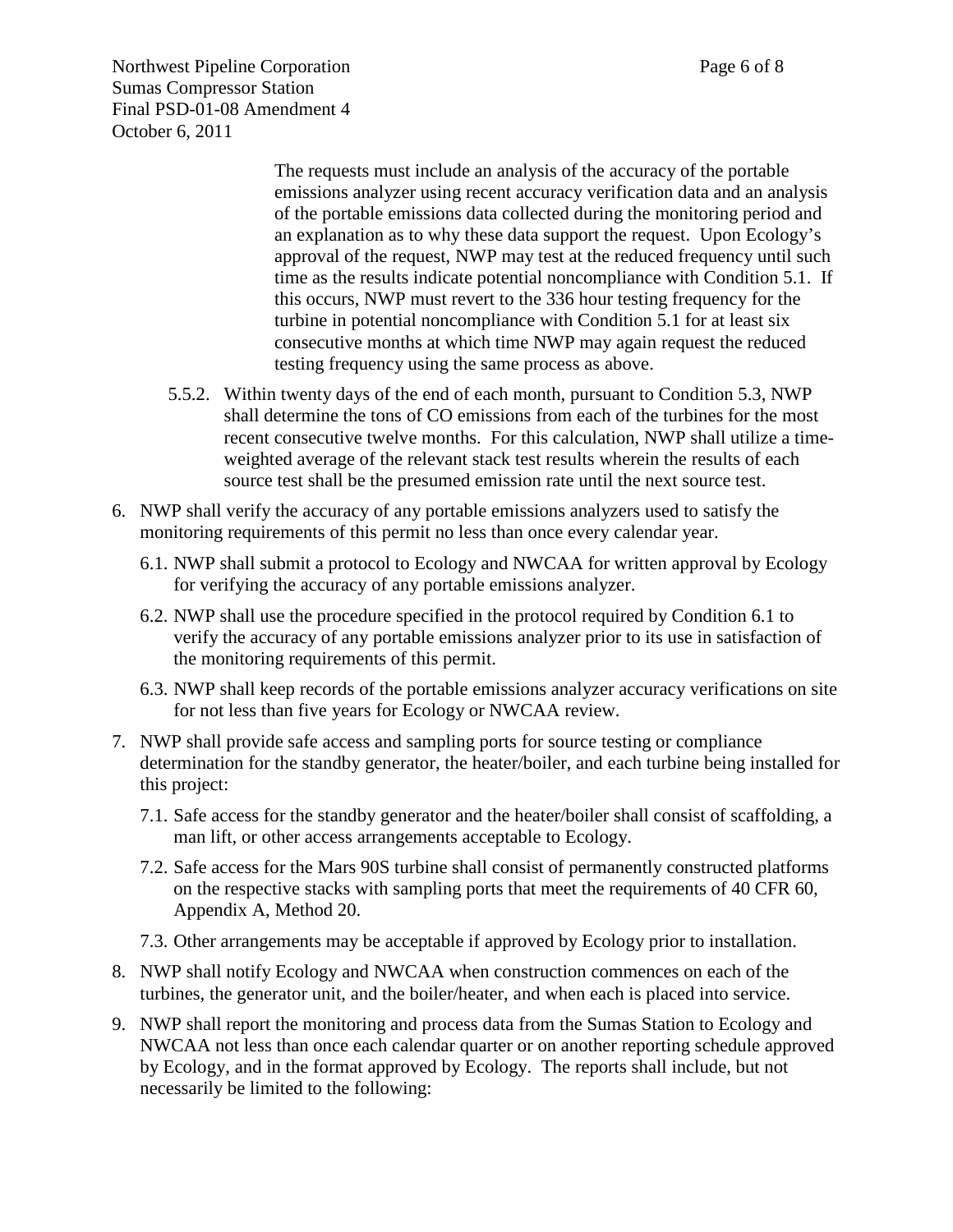- 9.1. For the standby generator: Total hours of operation for the 12 immediately preceding months.
- <span id="page-16-0"></span>9.2. For the Sellers C60 boiler: Total monthly CO emissions.
- 9.3. For each combustion turbine stack:
	- 9.3.1. All exhaust stack CO concentrations since the last report pursuant to measurement under Condition [5.5.1.](#page-14-2)
	- 9.3.2. The total CO mass emissions for the 12 immediately preceding months.
	- 9.3.3. Report any scheduled portable analyzer tests that were not completed. Include:
		- 9.3.3.1. Reason for not completing the test.
		- 9.3.3.2. Description of corrective actions taken.
	- 9.3.4. Results of any compliance monitoring source tests conducted in accordance with Condition [5.5.1](#page-14-2) since the last quarterly report including annual verification of the accuracy of CO concentration portable analyzers (Condition [5.5.1\)](#page-14-2). If reported separately, these results need not be duplicated in the quarterly reporting.
	- 9.3.5. For each occurrence of CO monitored emissions in excess of the concentration limits or mass limits, report the:
		- 9.3.5.1. Time of the occurrence.
		- 9.3.5.2. Magnitude of the emission or process parameters excess.
		- 9.3.5.3. The duration of the excess.
		- 9.3.5.4. The probable cause.
		- 9.3.5.5. Corrective actions taken or planned.
		- 9.3.5.6. Any other agency contacted.
- 9.4. NWP shall maintain Sumas Station monitoring and process records for at least five years.
	- 9.4.1. NWP shall inform Ecology and NWCAA on the location of the monitoring and process records.
	- 9.4.2. NWP shall provide Ecology and NWCAA with the monitoring and process records for any period within the 5-year archive within 10 working days of the request.
	- 9.4.3. The monitoring and process records maintained in the 5-year archive shall include, but not necessarily be limited to the following:
		- 9.4.3.1. Fuel monitoring records.
		- 9.4.3.2. Operating hours records.
- 10. An Operation and Maintenance (O&M) Equipment Manual for the facility must be developed and maintained.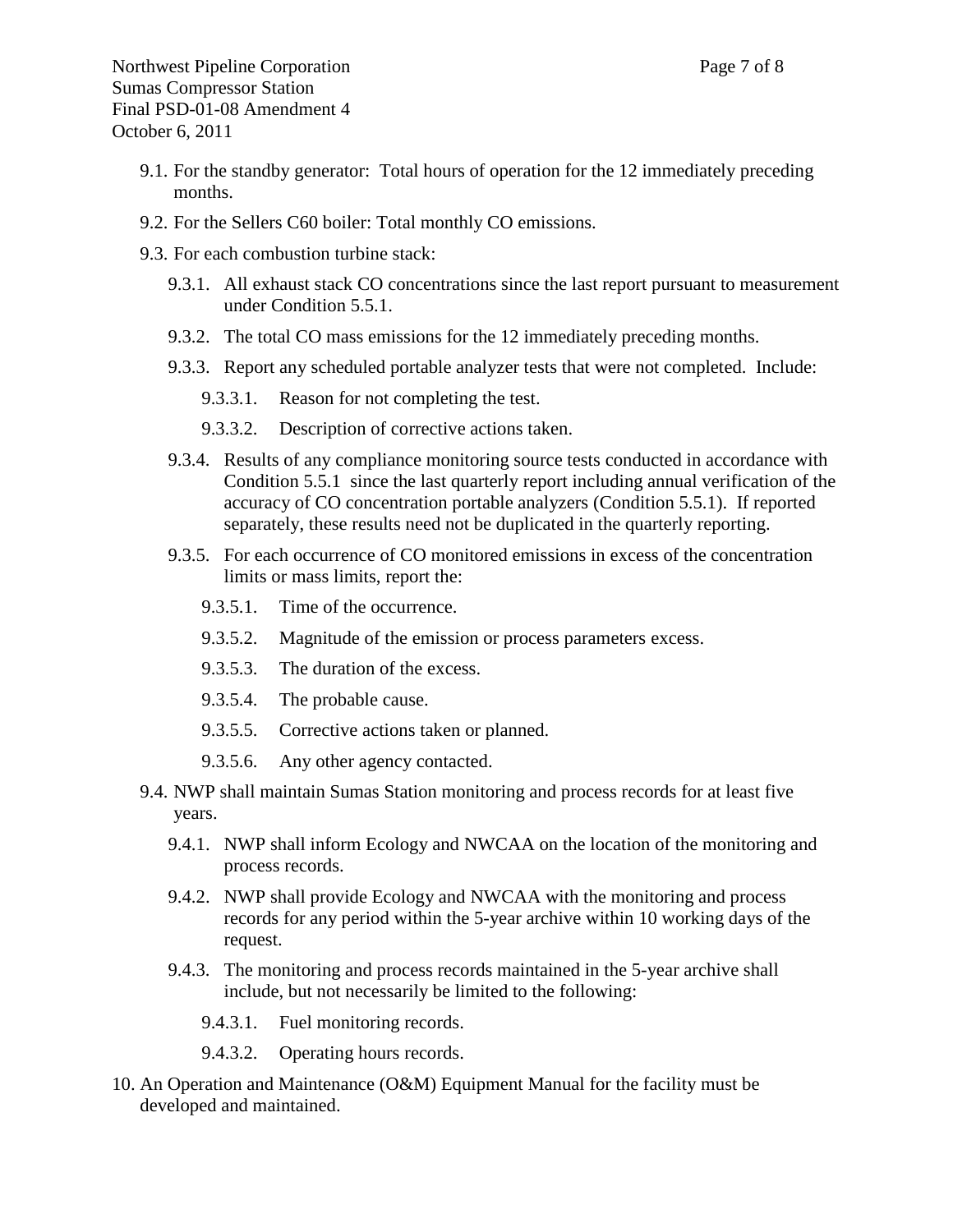- 10.1. Within 90 days of start-up, NWP shall identify operational procedures for the standby generator, Sellers C60 boiler, and combustion turbines that constitute proper operation relative to compliance with the emission limitation conditions of this permit.
- 10.2. NWP shall include these operational procedures in the Sumas Station O&M Equipment Manual. As a minimum, these shall include:
	- 10.2.1. Manufacturers' operating instructions and design specifications.
	- 10.2.2. Normal operating parameters and design specifications.
	- 10.2.3. Updates to reflect any modifications of the equipment or its operating procedures.
- 10.3. NWP shall keep the Sumas Station O&M Equipment Manual up to date.
- 10.4. NWP shall assure that the Sumas Station O&M Equipment Manual is readily available at the facility for review by state, federal, and local agencies.
- 11. Nothing in this determination shall be construed so as to relieve NWP of its obligations under any state, local, or federal laws or regulations.
- 12. NWP shall permit the Environmental Protection Agency, state, and local regulatory personnel access to the source upon request for the purposes of compliance assurance inspections. Failure to allow such access is grounds for an enforcement action.
- 13. This approval shall become invalid if construction of the project is not commenced within eighteen (18) months after receipt of the final approval, or if construction of the facility is discontinued for a period of eighteen (18) months, unless NWP extends the 18-month period upon satisfactorily showing that an extension is justified pursuant to 40 CFR 52.21(r)(2) and applicable EPA guidance.

## **Reviewed by:**

Robert C. Burmail

Robert C. Burmark, P.E. Science and Engineering Section Air Quality Program Washington State Department of Ecology

Approved by:

Stuart A. Clark Air Quality Program Manager Washington State Department of Ecology

 $1066u$ Date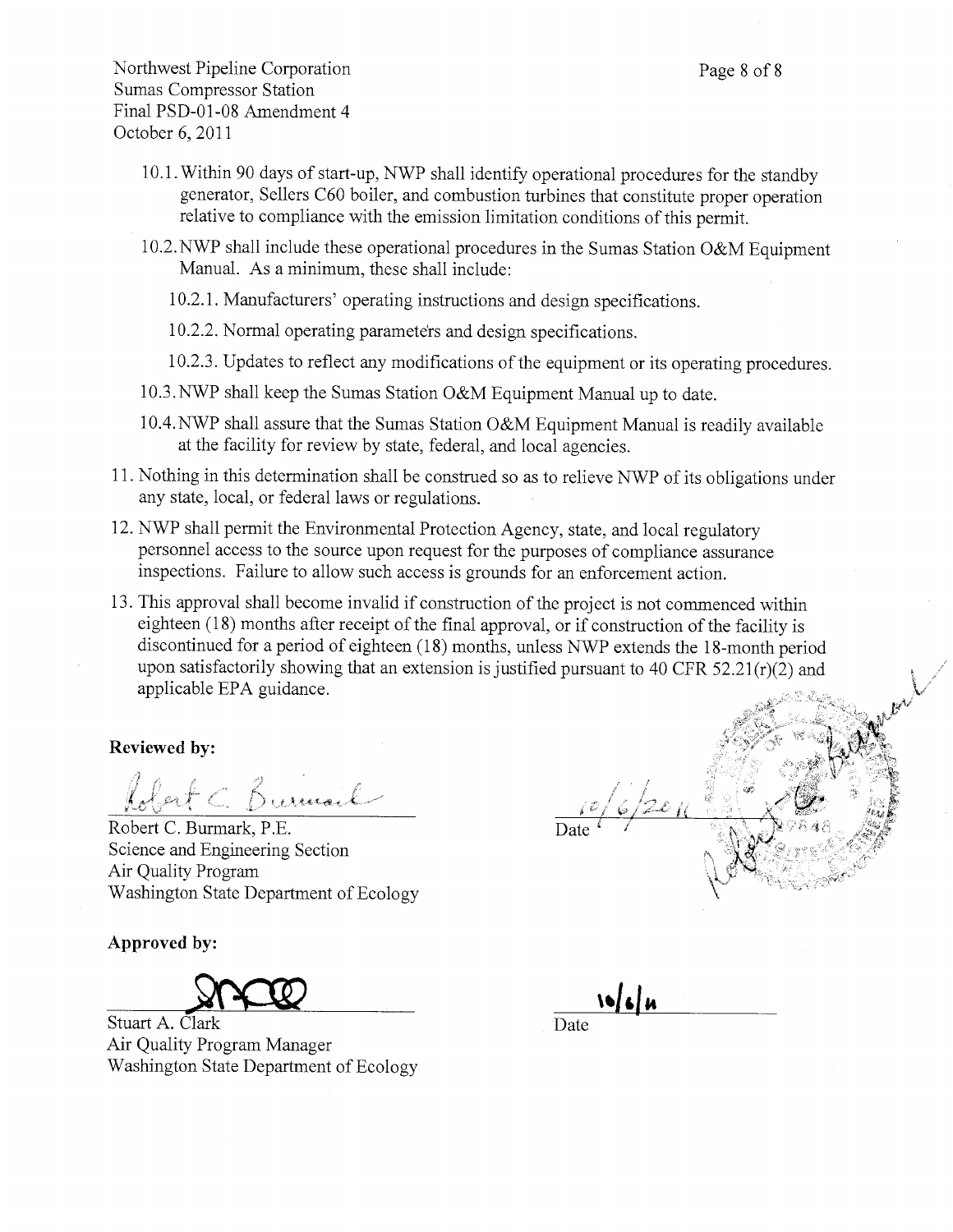

1600 South Second Street Mount Vernon, WA 98273-5202 ph 360.428.1617 tel 800.622.4627 fax 360.428.1620 www.nwcleanair.org

Original Issuance: October 18, 2002

Revision a: August 9, 2004

Revision b: July 22, 2005

Revision c: May 2, 2006

Revision d: November 21, 2011

## Northwest Clean Air Agency (NWCAA) hereby issues Order of Approval to Construct (OAC) #793d

Project Summary: As part of the larger Evergreen Expansion Project, Northwest Pipeline (NWP) plans the following changes to the Sumas Compressor Station:

- Replace the engines of the two existing Solar Mars T-12000 turbines with Solar Mars 90S engines (Units 7 and 8),
- Add one complete Solar Mars 90S turbine-driven centrifugal compressor (Unit 9),
- Add one Caterpillar generating unit (270 kW) for backup power ("D" Auxiliary Generator),
- Add one Sellers C60 boiler/heater (2.5 MMBtu/hr)

#### **Approved Emission Units:**

- Three (3) 12,841 hp Solar Mars 90S Turbines
- One (1) 270 kW Caterpillar generator
- One (1) 2.5 MMBtu/hr Sellers C60 boiler
- P Williams - Northwest Pipeline GP
- P **Sumas Compressor Station**
- L 295 Chipeta Way  $\mathbf{I}$

 $\mathbf{A}$ 

 $\mathbf C$ 

 $\mathbf{A}$ N T Salt lake City, UT 84158 - 0900

**NOC Contact: Matt Armstrong** 

- Williams Northwest Pipeline GP  $\mathbf{o}$ **Sumas Compressor Station** W
- 295 Chipeta Way N
- Salt lake City, UT 84158 0900 E

## **FACILITY LOCATION:**

 $\mathsf{R}$ 

4738 Jones Road, Sumas, WA 98295

#### **Permit History**

As of the date of issuance, this Order supersedes NWCAA OAC #793c dated May 2, 2006, OAC #793b dated July 22, 2005, OAC #793a dated August 9, 2004, and OAC # 793 dated October 18, 2002.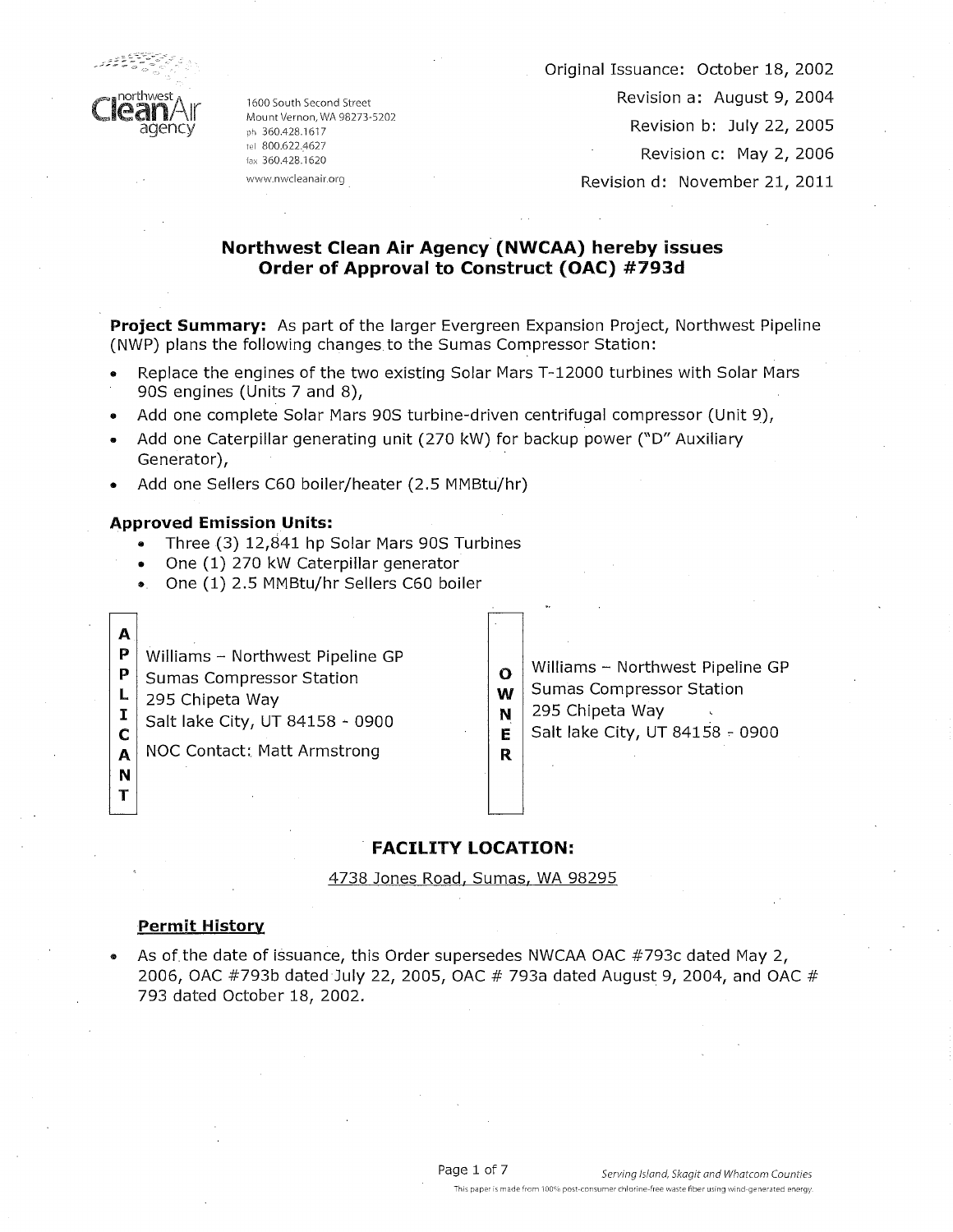Note that in addition to other applicable rules and regulations, this project is subject to applicable portions of the following federal regulations:

#### **New Source Performance Standards**

- 40 CFR 60 Subpart A General Provisions
- 40 CFR 60 Subpart GG Standards of Performance for Stationary Gas Turbines

### National Emission Standards for Hazardous Air Pollutants / Maximum **Achievable Control Technology Standards**

- 40 CFR 63 Subpart A General Provisions
- 40 CFR 63 Subpart ZZZZ National Emission Standards for Hazardous Air Pollutants: Reciprocating Internal Combustion Engines

## As authorized by Northwest Clean Air Agency Regulation Section 300, this order is issued subject to the following restrictions and conditions<sup>1</sup>:

- 1. The facility shall comply with all of the requirements of the most recent version (including amendments) of PSD-01-08 issued by the Washington Department of Ecology (WDOE) for this project.
- 2. The total nitrogen oxide emissions from the compressor engines on site (including new and existing turbines and reciprocating internal combustion engines) shall not exceed 1200 tons during any twelve consecutive months. On a monthly basis, NWP shall utilize source test data, operating data, and emission factors to determine compliance status.
- 3. The total nitrogen oxide emissions from the Mars 90S turbines (Units 7, 8, and 9), the Caterpillar 270 kW standby generator ("D" Auxiliary Generator), and the Sellers C60 boiler/heater shall not exceed 127.11 tons during any twelve consecutive months. On a monthly basis, NWP shall utilize source test data, operating data, and emission factors to determine compliance status.
- 4. The Mars 90S turbines, the Caterpillar 270 kW standby generator, and the Sellers C60 boiler/heater being installed for this project are allowed to burn only natural gas from the pipeline.
- 5. Except during periods of startup or shutdown, visible emissions from the Mars 90S turbines, the Caterpillar 270 kW standby generator, and the Sellers C60 boiler/heater shall not exceed five percent as measured by 40 CFR 60 Appendix A Method 9.
- 6. Northwest Pipeline shall monitor total sulfur in the natural gas combusted at the Sumas facility using a Galvanic Model 842 Sulfur Chromatograph or a functionally equivalent. unit approved by NWCAA. Using this monitor, NWP shall monitor and record the total sulfur content of the natural gas combusted at the facility on an hourly schedule. NWP will use this data to calculate the daily average sulfur content of the natural gas in units of grains of total sulfur per 100 standard cubic foot of natural gas.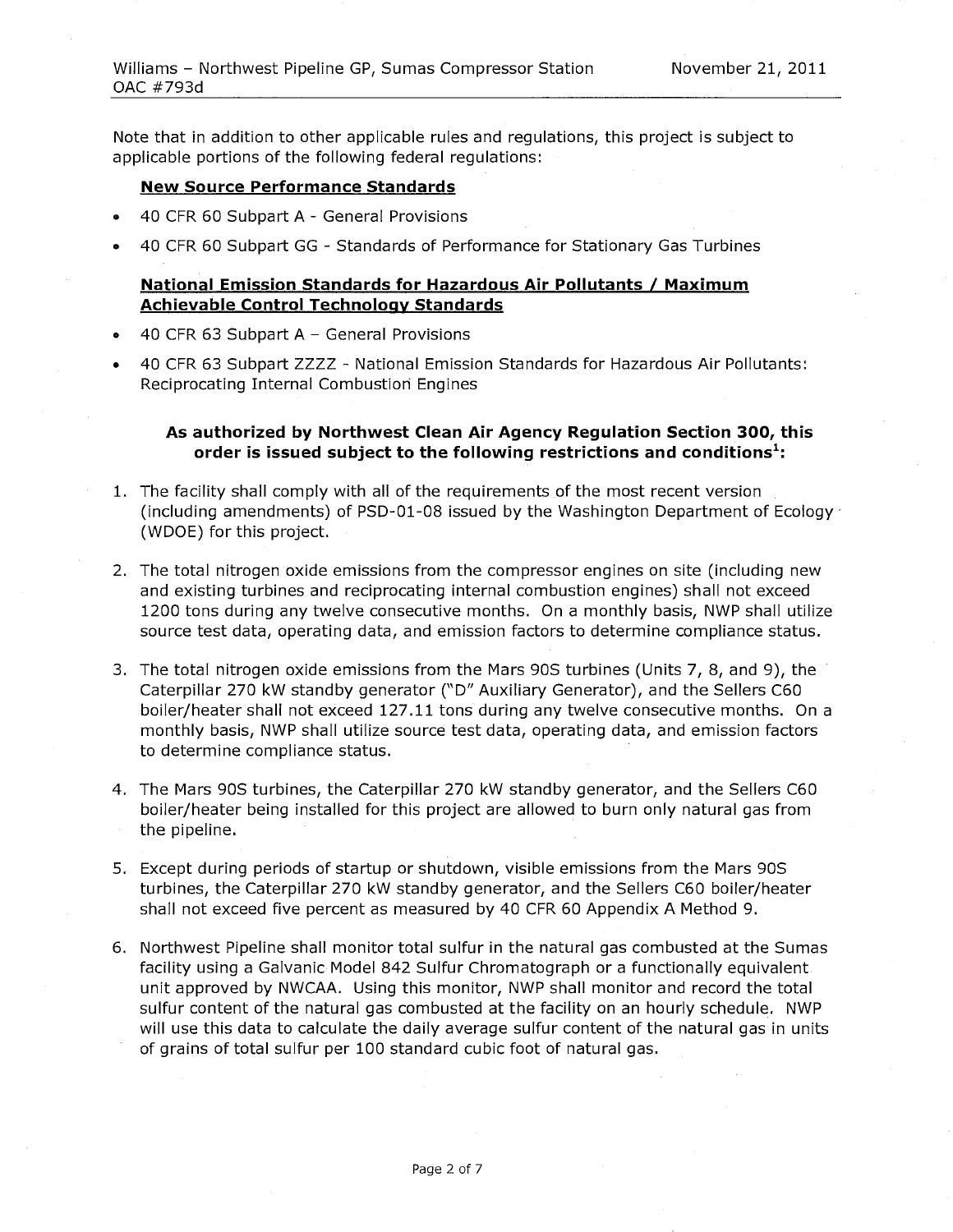#### 7. Requirements specifically applicable to the Caterpillar 270 kW standby generator:

- a. The standby generator shall be operated no more than 500 hours in any consecutive 12-month period.
- b. Compliance with Condition 7(a) shall be determined by installing and operating a nonresettable hour meter with monthly recording of the operating hours. Alternatively, NWP may utilize automated data collection.

## 8. Requirements specifically applicable to the Solar Mars 90S combustion turbines (units 7, 8, and 9):

- a. Startup is defined as any operating period that is ramping up from less than 90% of full load, and less than 15 minutes has elapsed since fuel was introduced to the turbine after the immediately preceding shut down.
- b. Shutdown is defined as any operating period below 90% of full load, and fuel feed has continued for not more than 15 minutes after going below 90% of full load operation.
- c. NWP shall keep a record of each startup and shutdown event,
- d. Emissions of nitrogen oxides  $(NO<sub>x</sub>)$  for the combustion turbines are limited as follows:
	- i. Not greater than 25 parts per million  $NO<sub>x</sub>$  emission concentration on a dry volumetric basis (ppmvd) over a three hour average when corrected to 15.0 percent oxygen, ISO.
	- ii. Total combined  $NO<sub>x</sub>$  emissions from the three turbines shall not exceed 126 tons during any consecutive 12-month period.
	- iii. Condition 8(d)(i) is relieved during startup and shutdown.
- e. NWP shall count  $NO<sub>x</sub>$  emissions during startup and shutdown towards monitoring compliance with the twelve month mass emission limit in Condition 8(d)(ii) at a rate of 4 lb  $NO<sub>x</sub>$  per startup or shutdown.
- f. NWP shall monitor compliance with Condition 8(d)(i) by measuring the  $NO_x$ concentration of each turbine exhaust stack not less frequently than every 336 hours of turbine operation.
	- i. NWP may conduct these measurements by use of a portable emissions analyzer capable of adjustment to the 15% oxygen concentration basis, and verified as accurate in accordance with the process outlined in Condition 8(g).
	- ii. Testing shall be in accordance with USEPA Designated Conditional Test Method 34. An alternate test method may be used if approved in writing by NWCAA prior to the test.
	- iii. NWP shall perform 3 consecutive tests using the portable emissions analyzer. If the average of the 3 results indicate noncompliance with Condition 8(d)(i), NWP shall shut down the unit as soon as is practical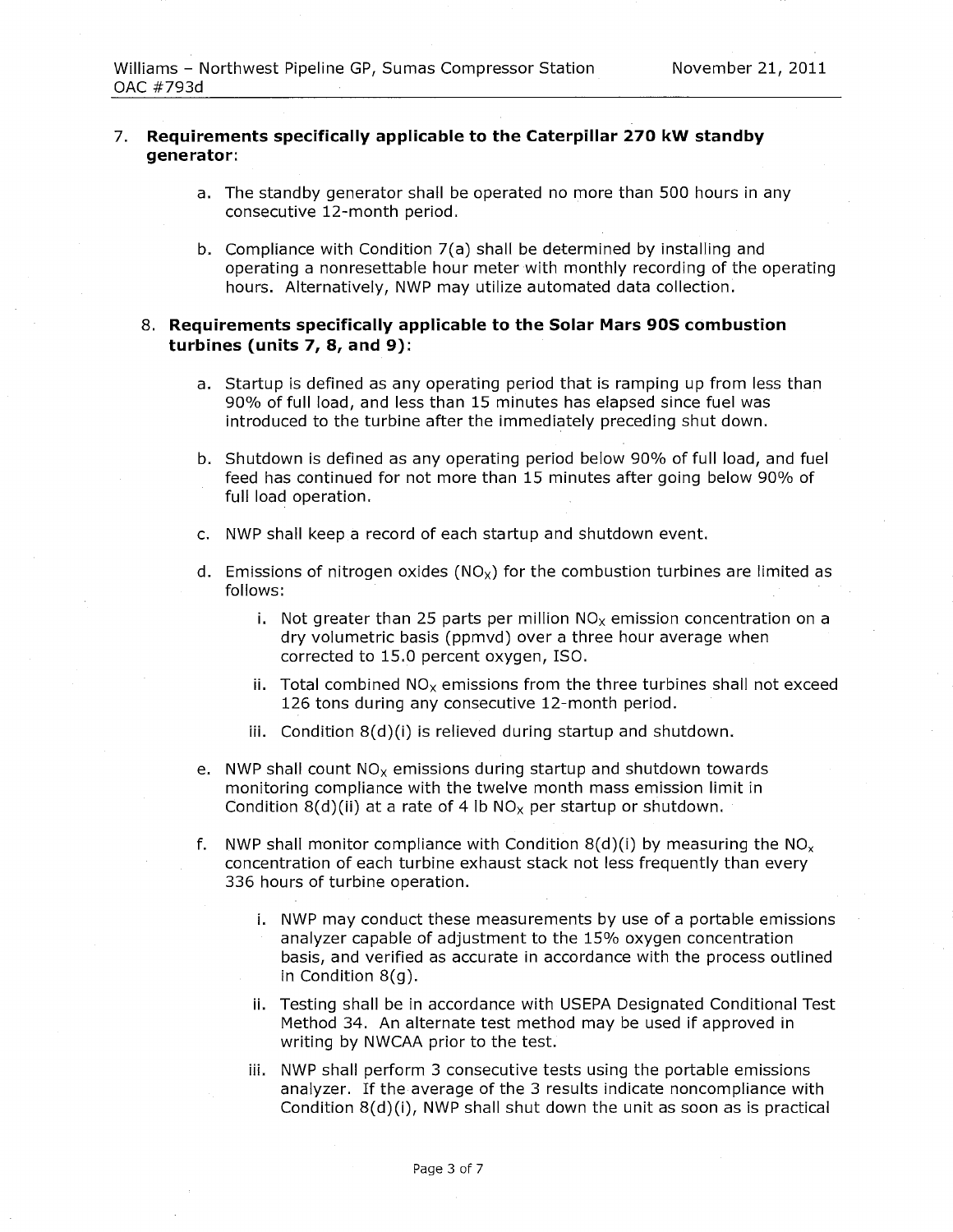and contact the NWCAA as promptly as possible and in no event more than 12 hours later. Exceedance of the limit imposed by Condition 8(d)(i) as indicated by the average of the three consecutive tests shall be prima facie evidence of a violation of Condition  $8(d)(i)$ .

- iv. After 6 consecutive months during which every test using the portable emissions analyzer indicates compliance with Condition 8(d)(i) for a given turbine, NWP may submit a request that the testing frequency for that turbine be reduced to at least once every 672 hours of operation. The request must include an analysis of the accuracy of the portable emissions analyzer using recent accuracy verification data and an analysis of the portable emissions data collected during the 6 months and an explanation as to why these data support the request. Upon NWCAA approval of the request, NWP may test at the reduced frequency until such time as the results indicate potential noncompliance with Condition 8(d)(i). If this occurs, NWP must revert to the 336-hour testing frequency for at least 6 consecutive months at which time NWP may again request the reduced testing frequency using the same process as above.
- g. NWP shall verify the accuracy of any portable emissions analyzers used to satisfy the monitoring requirements of this Order no less than once every calendar year in conjunction with a  $NO<sub>x</sub>$  test required by Condition 8(h).
	- i. NWP shall submit a protocol to NWCAA for approval for verifying the accuracy of any portable emissions analyzer prior to the analyzer's use to satisfy the monitoring requirements of this Order. After receiving approval for the protocol, NWP shall comply with the requirements of the protocol.
	- ii. NWP shall keep records of the portable emissions analyzer accuracy verifications for not less than five years and make them available within 5 days for NWCAA review.
- h. Testing as scheduled below shall be conducted with annual source tests occuring no later than 13 months after the previous tests. Testing for  $NO_x$ shall be conducted at four points in the normal operating range of the turbines, including the minimum point in the normal operating range and peak load. Testing for other pollutants shall be at peak load. Instrument spans may be reduced as appropriate.

| Constituent          | Test Method or Equivalent      | Schedule |
|----------------------|--------------------------------|----------|
| Opacity of emissions | 40 CFR 60 Appendix A Method 9  | Annual   |
| Nitrogen oxides      | 40 CFR 60 Appendix A Method 20 | Annual   |

Within twenty days of the end of each month, NWP shall determine the tons of  $NO<sub>x</sub>$  emissions from each of the three turbines for the most recent consecutive twelve months. For this calculation, NWP shall utilize a timeweighted average of the relevant stack test results wherein the results of each source test shall be the presumed emission rate until the next source test.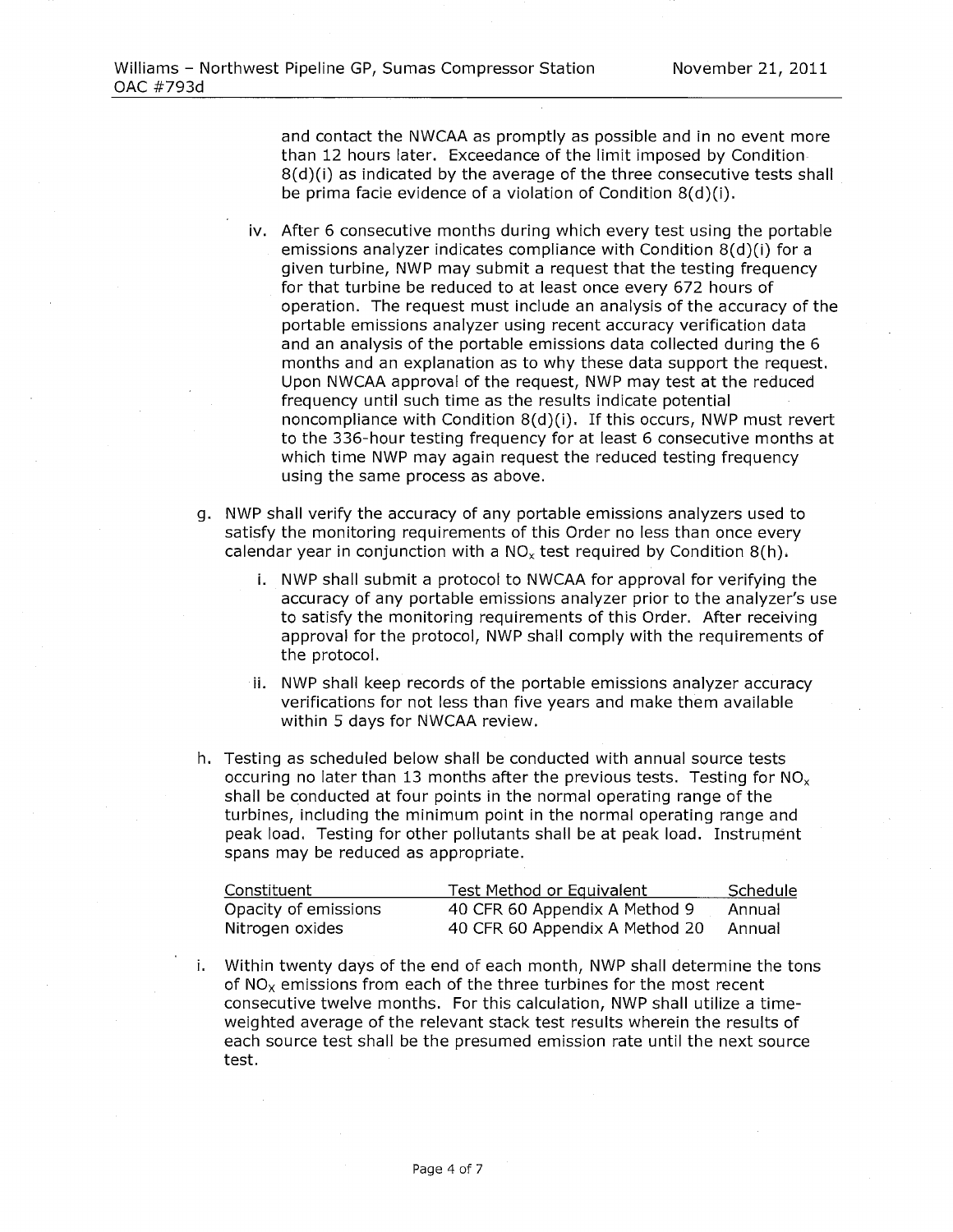- j. NWP shall perform a scheduled boroscope analysis on the turbines. The first scheduled analysis will occur no later than 12 months after beginning initial operation. Further analyses shall occur according to the manufacturer's specified schedule as detailed in the O&M manual for the units.
- k. NWP shall visually inspect the turbine fuel injectors. The first scheduled inspection will occur no later than 12 months after beginning initial operation. Further inspections shall occur according to the manufacturer's specified schedule as detailed in the O&M manual for the units. The results shall be maintained on site and available for review by NWCAA personnel.
- 9. NWP shall submit monitoring and process data reports to the NWCAA not less often than once every calendar quarter. The reports, which shall be submitted no later than 45 days after the end of each calendar quarter, shall include, but not necessarily be limited to the following:
	- a. Certification by the responsible party for the facility that only natural gas from the pipeline has been used as fuel.
	- b. Report on the fuel composition per Condition 6. The report shall include a summary of the fuel composition with hourly data submitted in electronic format and an explanation of times when the monitor was inoperable or malfunctioning. Missing data shall not be considered a deviation from the requirements of Condition 6 if:
		- i. NWP has provided the NWCAA with the cause of monitor inoperability or malfunction,
		- ii. NWCAA has not found such cause to be unreasonable, and
		- iii. NWP substitutes all periods of missing data with the highest valid measurement recorded during the previous 30 days.
	- c. Results of all calculations required to show compliance with Conditions 2 and 3 of this Order that were performed during the calendar quarter.
	- d. For the Caterpillar 270 kW standby generator:
		- i. Calculations or data pursuant to Condition 7(a) for each month of the reporting period.
	- e. For each combustion turbine stack,
		- i. The results of all calculations performed since the last report pursuant to Condition 8(i).
		- ii. All exhaust stack  $NO<sub>x</sub>$  concentrations since the last report pursuant to measurement under Condition 8(f).
		- iii. For each occurrence of NO<sub>x</sub> monitored emissions in excess of the limits in this Order, include:
			- 1. The time of the occurrence.
			- 2. Magnitude of the emission or process parameter excess.
			- 3. The duration of the excess.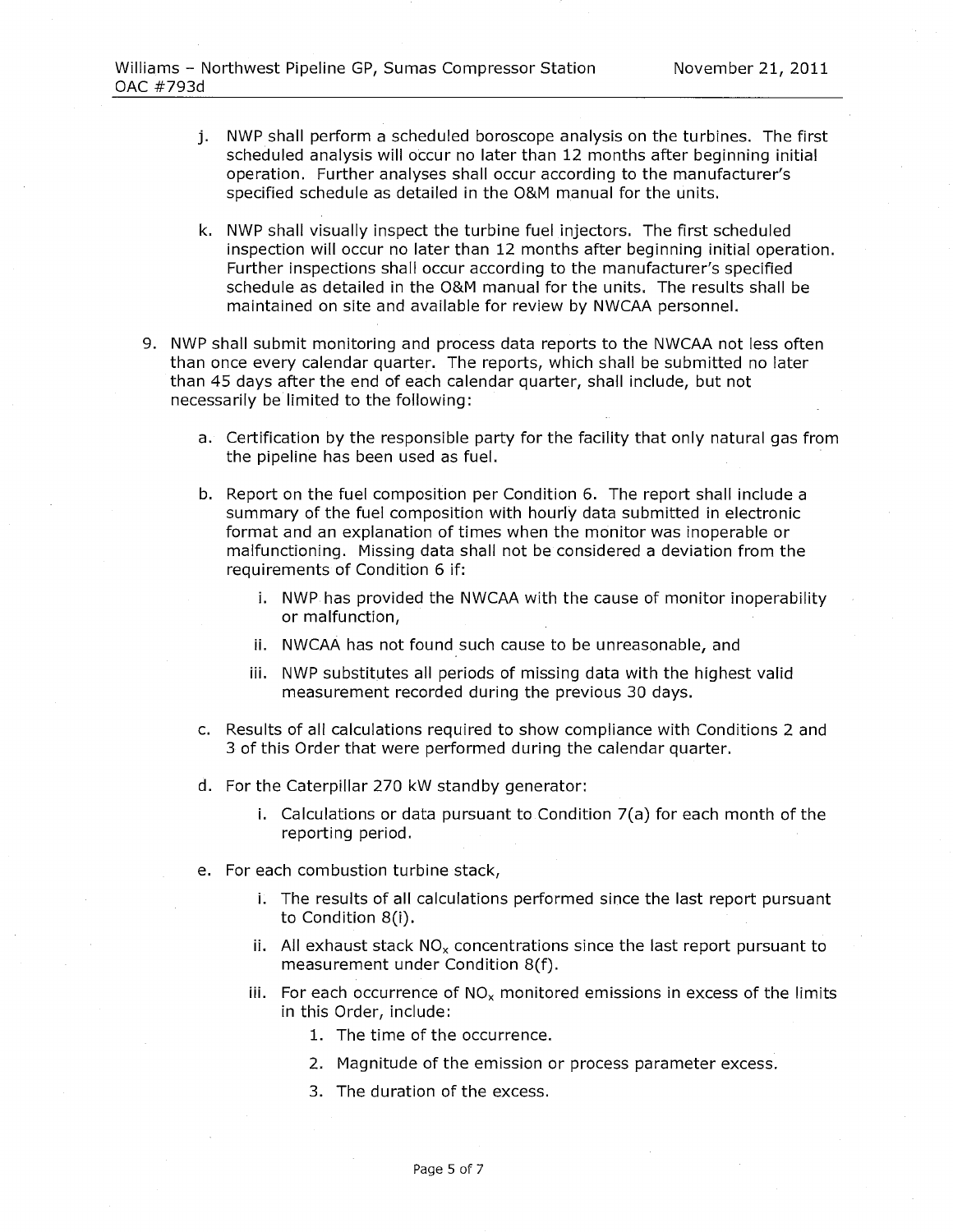- 4. The probable cause.
- 5. Corrective actions taken or planned.
- 6. Any other agency contacted.
- 10. One of the two identical Clark reciprocating engines and one of the four identical Ingersoll Rand reciprocating engines shall be tested for NO<sub>x</sub> emissions (40 CFR 60) Appendix A Method 7A-7E) once every five years, on a schedule that continues the schedule established with the issuance of NWCAA Order #319.
- 11. NWP shall submit a test plan to the NWCAA for approval at least thirty days prior to any testing required by Conditions 8(h) and/or 10 of this Order. The written results of such testing shall be submitted to the NWCAA no later than sixty days after the test is completed.
- 12. Odors shall not be detected off site that may result in a nuisance as determined by NWCAA personnel.

Christos Christoford Engineer

Mark Buford, P.E.

Assistant Director

#### Revision a: August 9, 2004

Parametric monitoring requirements eliminated and replaced with requirement to use portable emissions analyzer. See Conditions 10f and 10g.

#### Revision b: July 22, 2005

Eliminates the need for ongoing volatile organic compound, sulfur dioxide and particulate testing and reduces the frequency of nitrogen oxide testing to annual. The tests required by the original OAC have been completed and are satisfactory. See Condition 10(h). Changed NWAPA to NWCAA. Clarified that test plans required under Condition 13 only apply to stack tests required by Condition 10(h) and/or 12.

#### Revision c: January 13, 2006

Removed Reference to 40 CFR 63 Subpart YYYY. Updated OAC Format. Condition 8 modified to allow alternate, approved monitor. Condition 11b modified to allow for reasonable periods of monitor downtime. Conditions 10j and 10k modified to reflect turbine manufacturer's schedule. Condition 10f(iv) added to allow option for reduced monitoring frequency.

#### Revision d: October 25, 2011

Updated OAC format. Removed Condition 2 and placed superseded OACs in the preamble of the permit. Removed Condition 3 and placed applicable federal regulations in the preamble of the permit. Added 40 CFR 63 Subpart ZZZZ in the applicable federal regulations in the preamble of the permit. Modification of Condition 10(f)(iii) to allow sooner shutdown of turbines in case of high emissions. Modification of Condition  $10(q)(ii)$  to